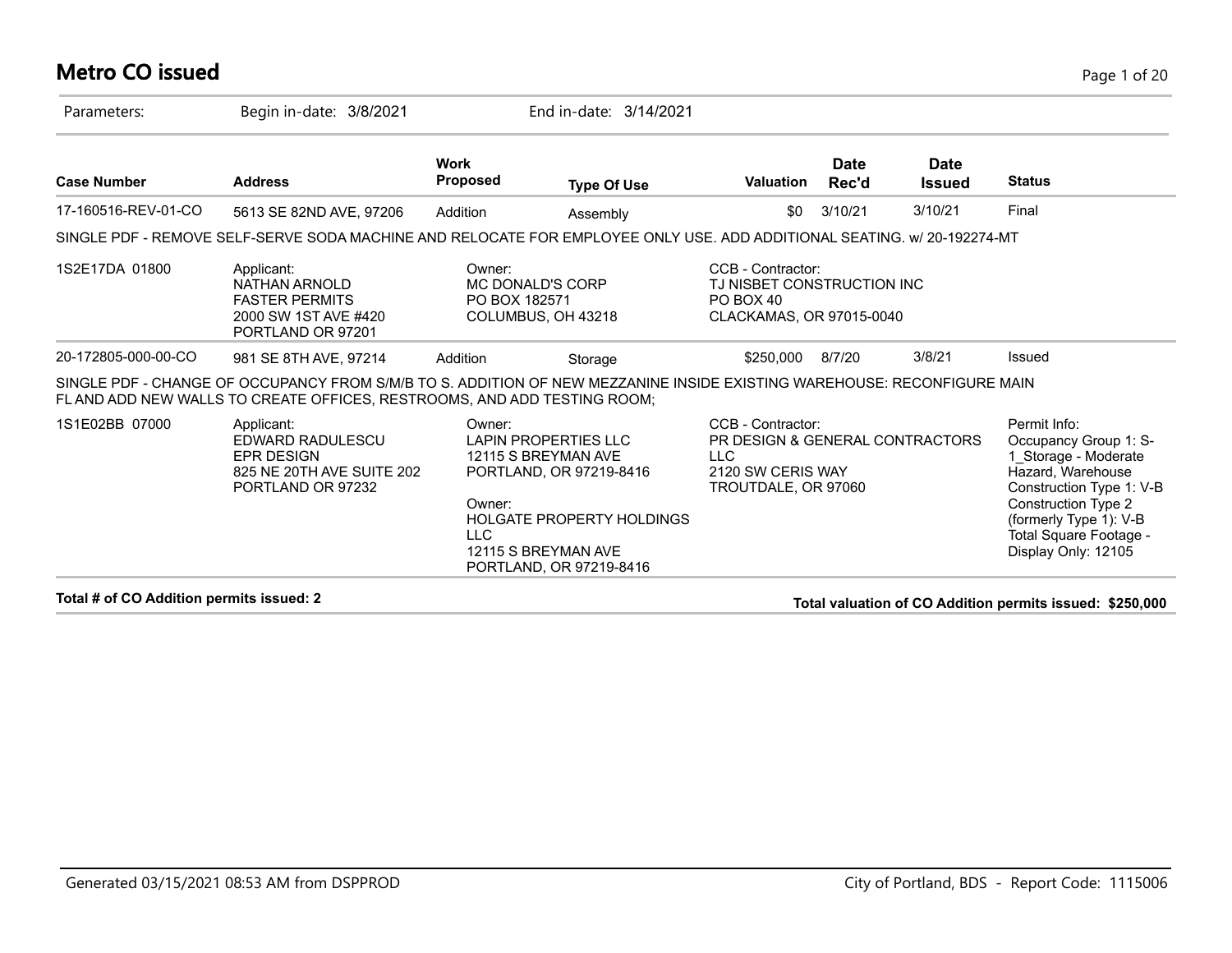# **Metro CO issued** Page 2 of 20

| Parameters:                                                             | Begin in-date: 3/8/2021                                                                                                                                                                                                   |                                                                                                                                                                | End in-date: 3/14/2021                                                                            |                                                                                       |                      |                              |                                                                                                     |
|-------------------------------------------------------------------------|---------------------------------------------------------------------------------------------------------------------------------------------------------------------------------------------------------------------------|----------------------------------------------------------------------------------------------------------------------------------------------------------------|---------------------------------------------------------------------------------------------------|---------------------------------------------------------------------------------------|----------------------|------------------------------|-----------------------------------------------------------------------------------------------------|
| <b>Case Number</b>                                                      | <b>Address</b>                                                                                                                                                                                                            | <b>Work</b><br><b>Proposed</b>                                                                                                                                 | <b>Type Of Use</b>                                                                                | <b>Valuation</b>                                                                      | <b>Date</b><br>Rec'd | <b>Date</b><br><b>Issued</b> | <b>Status</b>                                                                                       |
| 21-005165-000-00-CO                                                     | 4155 SE IVON ST, 97206                                                                                                                                                                                                    | Alteration                                                                                                                                                     | Apartments/Condos<br>(3 or more units)                                                            | \$500                                                                                 | 2/1/21               | 3/10/21                      | Issued                                                                                              |
|                                                                         | SINGLE PDF - 12.96KW ROOF TOP MOUNTED SOLAR PV SYSTEM: PRESCRIPTIVE                                                                                                                                                       |                                                                                                                                                                |                                                                                                   |                                                                                       |                      |                              |                                                                                                     |
| 1S2E07BB 14500                                                          | Applicant:<br><b>CHRISTINE STAMPER</b><br><b>ELEMENTAL ENERGY</b><br>1339 SE 8TH AVE, SUITE B<br>PORTLAND, OR 97214                                                                                                       | Owner:<br><b>JANICE SNYDER</b><br>4155 SE IVON ST<br>Owner:<br><b>BRIAN FLETCHER</b><br>4155 SE IVON ST<br>Owner:<br><b>BERNARD SANDERS</b><br>4155 SE IVON ST | PORTLAND, OR 97202<br>PORTLAND, OR 97202<br>PORTLAND, OR 97202                                    | CCB - Contractor:<br>ELEMENTAL ENERGY LLC<br>1339 SE 8TH AVE #B<br>PORTLAND, OR 97214 |                      |                              | Permit Info:<br>Occupancy Group 1: R-<br>2 Residential Multi-<br>family<br>Construction Type 1: V-B |
| 19-134241-REV-05-CO                                                     | 1000 SW VISTA AVE, 97205                                                                                                                                                                                                  | Alteration                                                                                                                                                     | Apartments/Condos<br>(3 or more units)                                                            | \$0                                                                                   | 2/10/21              | 3/9/21                       | Issued                                                                                              |
|                                                                         | SINGLE PDF: REVISION TO CHANGE ONE PAIR OF APARTMENTS IN THE PERMITTED SCOPE TO BE SWAPPED WITH A DIFFERENT PAIR OF UNITS<br>NOT CURRENTLY INCLUDED (SEE ATTACHED UNIT MATRIX). DUE TO CURRENT APARTMENT TENANT MOVE OUT. |                                                                                                                                                                |                                                                                                   |                                                                                       |                      |                              |                                                                                                     |
| 1N1E33CD 04200<br><b>JOHNSONS ADD</b><br>BLOCK <sub>3</sub><br>LOT 1-12 | Applicant:<br><b>CHARLES KIDWELL</b><br>ROBERT S LEEB ARCHITECTS<br>71 SW OAK STREET, STE 200<br>PORTLAND, OR 97204                                                                                                       | Owner:                                                                                                                                                         | VISTA ST CLAIR APARTMENTS LLC R & H CONSTRUCTION CO<br>101 SW MAIN ST #1210<br>PORTLAND, OR 97204 | CCB - Contractor:<br>2019 NW WILSON ST<br>PORTLAND, OR 97209                          |                      |                              | Permit Info:<br>Occupancy Group 1: R-<br>2 Residential Multi-<br>family<br>Construction Type 1: I-A |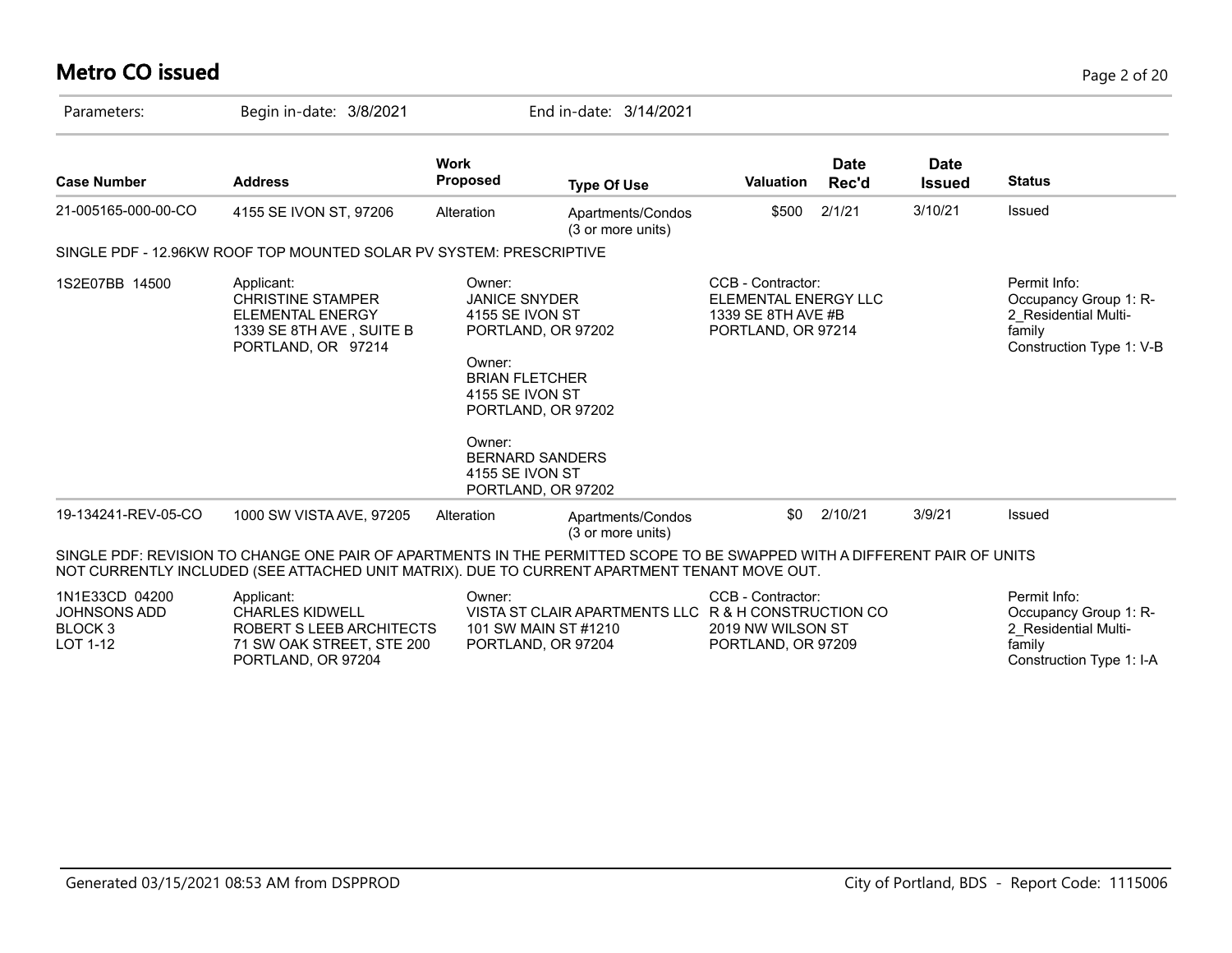# **Metro CO issued** Page 3 of 20

| Parameters:                                                                                                                                                                             | Begin in-date: 3/8/2021                                                                                                       |                                                                                                                                                                                  | End in-date: 3/14/2021                                                                                            |                                                                                                                                 |                      |                              |                                                                                                     |
|-----------------------------------------------------------------------------------------------------------------------------------------------------------------------------------------|-------------------------------------------------------------------------------------------------------------------------------|----------------------------------------------------------------------------------------------------------------------------------------------------------------------------------|-------------------------------------------------------------------------------------------------------------------|---------------------------------------------------------------------------------------------------------------------------------|----------------------|------------------------------|-----------------------------------------------------------------------------------------------------|
| <b>Case Number</b>                                                                                                                                                                      | <b>Address</b>                                                                                                                | <b>Work</b><br><b>Proposed</b>                                                                                                                                                   | <b>Type Of Use</b>                                                                                                | <b>Valuation</b>                                                                                                                | <b>Date</b><br>Rec'd | <b>Date</b><br><b>Issued</b> | <b>Status</b>                                                                                       |
| 21-014318-000-00-CO                                                                                                                                                                     | 1255 NW 9TH AVE - UNIT 411, Alteration<br>97209                                                                               |                                                                                                                                                                                  | Apartments/Condos<br>(3 or more units)                                                                            | \$50,000                                                                                                                        | 2/16/21              | 3/11/21                      | Issued                                                                                              |
|                                                                                                                                                                                         | SINGLE PDF - REMODEL AND COMBINE UNITS 411 AND 413. ** WITH 21-014331 MT**                                                    |                                                                                                                                                                                  |                                                                                                                   |                                                                                                                                 |                      |                              |                                                                                                     |
| 1N1E34BB 70439<br>Applicant:<br><b>PINNACLE</b><br><b>MARY VALEANT</b><br>CONDOMINIUMS<br><b>VALEANT ARCHITECTURE LLC</b><br><b>LOT 411</b><br>2318 SW MARKET ST<br>POPRTLAND, OR 97201 |                                                                                                                               | Owner:<br>PINNACLE CONDOMINIUMS<br><b>OWNERS' ASSN</b><br>809 NW 11TH AVE<br>PORTLAND, OR 97209<br>Owner:<br><b>DANIEL LEBARON</b><br>1255 NW 9TH AVE #411<br>PORTLAND, OR 97209 |                                                                                                                   | CCB - Contractor:<br>DLS CONTRACTING INC<br>16401 NE 36TH ST<br>VANCOUVER, WA 98682                                             |                      |                              | Permit Info:<br>Occupancy Group 1: R-<br>2 Residential Multi-<br>family<br>Construction Type 1: I-A |
| 19-198561-REV-02-CO                                                                                                                                                                     | 3473 SW BARBUR BLVD,<br>97239                                                                                                 | Owner:<br>ANDREA LEBARON<br>Alteration                                                                                                                                           | 1255 NW 9TH AVE #411<br>PORTLAND, OR 97209<br>Apartments/Condos<br>(3 or more units)                              | \$0                                                                                                                             | 3/8/21               | 3/8/21                       | Final                                                                                               |
|                                                                                                                                                                                         | SINGLE PDF - REVISION TO CHANGE DECK RAILING SYSTEM FROM GLASS TO PICKET RAILING. W/ 19-198547- REV-02-CO                     |                                                                                                                                                                                  |                                                                                                                   |                                                                                                                                 |                      |                              |                                                                                                     |
| 1S1E10BC 80000<br><b>GENERAL COMMON</b><br><b>ELEMENTS</b>                                                                                                                              | Applicant:<br>MIKE MONTGOMERY<br><b>IBI BUILDING CONSULTANTS</b><br>15240 SE 82ND DRIVE<br>CLACKAMAS, OR 97015                | Owner:                                                                                                                                                                           | ASSOCIATION OF UNIT OWNERS<br>OF LAIR HILL HEIGHTS CONDO<br>4380 S MACADAM AVE STE 295<br>PORTLAND, OR 97239-6436 | CCB - Contractor:<br><b>NICK PIATKOFF</b><br><b>I &amp; E CONSTRUCTION INC</b><br>27375 SW PARKWAY AVE<br>WILSONVILLE, OR 97070 |                      |                              |                                                                                                     |
| 20-221351-000-00-CO                                                                                                                                                                     | 1430 NW HOYT ST, 97209                                                                                                        | Alteration                                                                                                                                                                       | Apartments/Condos<br>(3 or more units)                                                                            | \$284,091                                                                                                                       | 12/15/20             | 3/12/21                      | Issued                                                                                              |
| 20-221757-MT                                                                                                                                                                            | SINGLE PDF: FINISH OUT 4245 SF OF EXISTING SHELL SPACE INTO OCCUIPABLE LIVE-WORK RESIDENTIAL UNITS ON WEST END OF LEVEL 1. W/ |                                                                                                                                                                                  |                                                                                                                   |                                                                                                                                 |                      |                              |                                                                                                     |
| 1N1E33AD 05200                                                                                                                                                                          | Applicant:<br><b>Brian Cobb</b><br>SERA ARCHITECTURE AND<br>DESIGN, INC.<br>338 NW Fifth Ave<br>Portland, OR 97209            | Owner:                                                                                                                                                                           | <b>GLISAN APARTMENTS LLC</b><br>500 E BROWARD BLVD #1130<br>FT LAUDERDALE, FL 33394                               | CCB - Contractor:<br>David Johnson<br>MCRT PNW CONSTRUCTION LLC<br>220 NW 2ND AVE SUITE 900<br>PORTLAND, OR 97209               |                      |                              | Permit Info:<br>Occupancy Group 1: R-<br>2_Residential Multi-<br>family<br>Construction Type 1: I-A |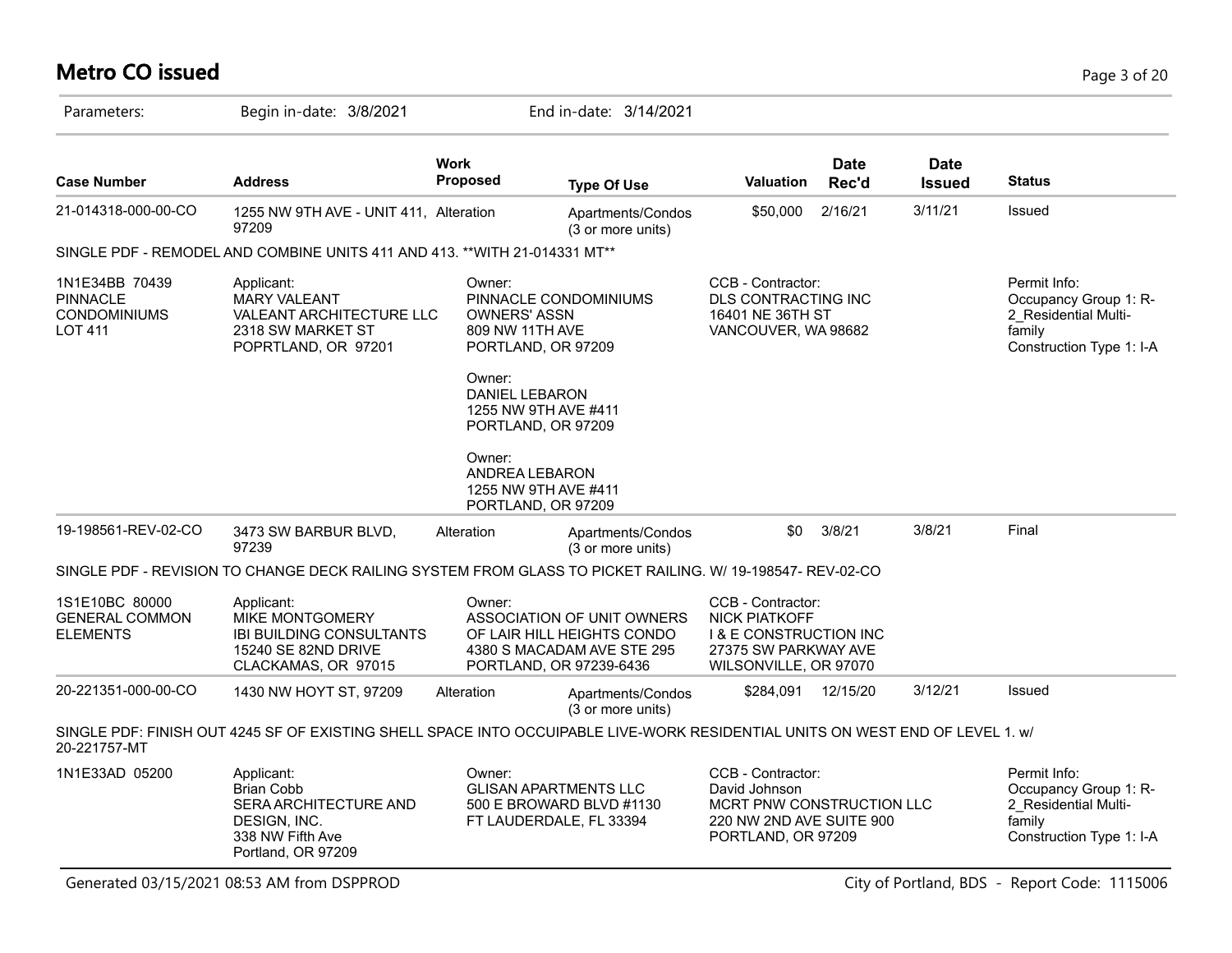# **Metro CO issued** Page 4 of 20

| Parameters:                                                                        | Begin in-date: 3/8/2021                                                                                                                                                                             |                                                                                 | End in-date: 3/14/2021                                                                 |                                                                                                                                 |                      |                              |                                                                                           |
|------------------------------------------------------------------------------------|-----------------------------------------------------------------------------------------------------------------------------------------------------------------------------------------------------|---------------------------------------------------------------------------------|----------------------------------------------------------------------------------------|---------------------------------------------------------------------------------------------------------------------------------|----------------------|------------------------------|-------------------------------------------------------------------------------------------|
| <b>Case Number</b>                                                                 | <b>Address</b>                                                                                                                                                                                      | <b>Work</b><br><b>Proposed</b>                                                  | <b>Type Of Use</b>                                                                     | <b>Valuation</b>                                                                                                                | <b>Date</b><br>Rec'd | <b>Date</b><br><b>Issued</b> | <b>Status</b>                                                                             |
| 19-198569-REV-02-CO                                                                | 3505 SW BARBUR BLVD,<br>97239                                                                                                                                                                       | Alteration                                                                      | Apartments/Condos<br>(3 or more units)                                                 | \$0                                                                                                                             | 3/8/21               | 3/8/21                       | Final                                                                                     |
|                                                                                    | SINGLE PDF - REVISION TO CHANGE DECK RAILING SYSTEM FROM GLASS TO PICKET RAILING. W/ 19-198547- REV-02-CO                                                                                           |                                                                                 |                                                                                        |                                                                                                                                 |                      |                              |                                                                                           |
| 1S1E10BC 80000<br><b>GENERAL COMMON</b><br><b>ELEMENTS</b>                         | Applicant:<br><b>MIKE MONTGOMERY</b><br><b>IBI BUILDING CONSULTANTS</b><br><b>15240 SE 82ND DRIVE</b><br>CLACKAMAS, OR 97015                                                                        | Owner:<br>PORTLAND, OR 97239-6436                                               | ASSOCIATION OF UNIT OWNERS<br>OF LAIR HILL HEIGHTS CONDO<br>4380 S MACADAM AVE STE 295 | CCB - Contractor:<br><b>NICK PIATKOFF</b><br><b>I &amp; E CONSTRUCTION INC</b><br>27375 SW PARKWAY AVE<br>WILSONVILLE, OR 97070 |                      |                              |                                                                                           |
| 21-022272-000-00-CO                                                                | 3435 SE 112TH AVE, 97266                                                                                                                                                                            | Alteration                                                                      | Assembly                                                                               |                                                                                                                                 | \$2,500 3/10/21      | 3/10/21                      | Issued                                                                                    |
|                                                                                    | Paper - REPLACE 2 EXISTING WINDOWS WITH DOUBLE DOORS IN MEETING ROOM                                                                                                                                |                                                                                 |                                                                                        |                                                                                                                                 |                      |                              |                                                                                           |
| 1S2E10B 02700<br><b>MULTNOMAH BERRY</b><br><b>RANCH</b><br>LOT 2 TL 2700           | Applicant:<br><b>CHARLES MOE</b><br>3435 SE 112th<br>Portland, OR 97266                                                                                                                             | Owner:<br>3435 SE 112TH AVE<br>PORTLAND, OR 97266-1707                          | POWELLHURST BAPTIST CHURCH                                                             | CCB - Contractor:<br>JHC CONSTRUCTION CO<br>12402 SE STEELE ST<br>PORTLAND, OR 97236                                            |                      |                              |                                                                                           |
| 20-153098-REV-01-CO                                                                | 1610 NE MULTNOMAH ST,<br>97232                                                                                                                                                                      | Alteration                                                                      | Assembly                                                                               | \$0                                                                                                                             | 2/11/21              | 3/9/21                       | <b>Issued</b>                                                                             |
|                                                                                    | SINGLE PDF - REVISION TO CHANGE SOME OF THE CLUBHOUSE WALL LAYOUTS TO SIMPLIFY AND REDUCE STRUCTURAL IMPACTS TO THE<br>FOUNDATIONS AND FOOTINGS. W/ 20-153098/131/103/133/137/139/140/142-REV-01-CO |                                                                                 |                                                                                        |                                                                                                                                 |                      |                              |                                                                                           |
| 1N1E35A 00100<br><b>HOLLADAYS ADD</b><br><b>BLOCK</b><br>180&181&192&193 TL<br>100 | Applicant:<br><b>CHARLES KIDWELL</b><br><b>LEEB ARCHITECTS</b><br>308 SW FIRST AVE #200<br>PORTLAND OR 97204                                                                                        | Owner:<br><b>GPAI RIDGE LLC</b><br>DENVER, CO 80237-2639                        | 4582 S ULSTER ST PKWY #1200                                                            | CCB - Contractor:<br><b>LMC INC</b><br>19200 SW TETON AVE<br>TUALATIN, OR 97062                                                 |                      |                              | Permit Info:<br>Occupancy Group 1: A-<br>3 Assembly - General<br>Construction Type 1: V-B |
| 19-258114-DFS-01-CO                                                                | 3905 SE 91ST AVE, 97266                                                                                                                                                                             | Alteration                                                                      | Assembly                                                                               | \$59,518                                                                                                                        | 1/26/21              | 3/11/21                      | <b>Issued</b>                                                                             |
| SINGLE PDF - DFS ACCESSIBLE RAMPS                                                  |                                                                                                                                                                                                     |                                                                                 |                                                                                        |                                                                                                                                 |                      |                              |                                                                                           |
| 1S2E09 00200<br>SECTION 09 1S 2E<br>TL 200 23.86 ACRES                             | Applicant:<br>NICHOLAS SUKKAU<br>PORTLAND PUBLIC SCHOOLS<br>501 N DIXON ST<br>PORTLAND OR 97227                                                                                                     | Owner:<br><b>SCHOOL DISTRICT NO 1</b><br>PO BOX 3107<br>PORTLAND, OR 97208-3107 |                                                                                        | CCB - Contractor:<br><b>TODD HESS BUILDING CO</b><br>9414 SW BARBUR BLVD STE 150<br>PORTLAND, OR 97219                          |                      |                              |                                                                                           |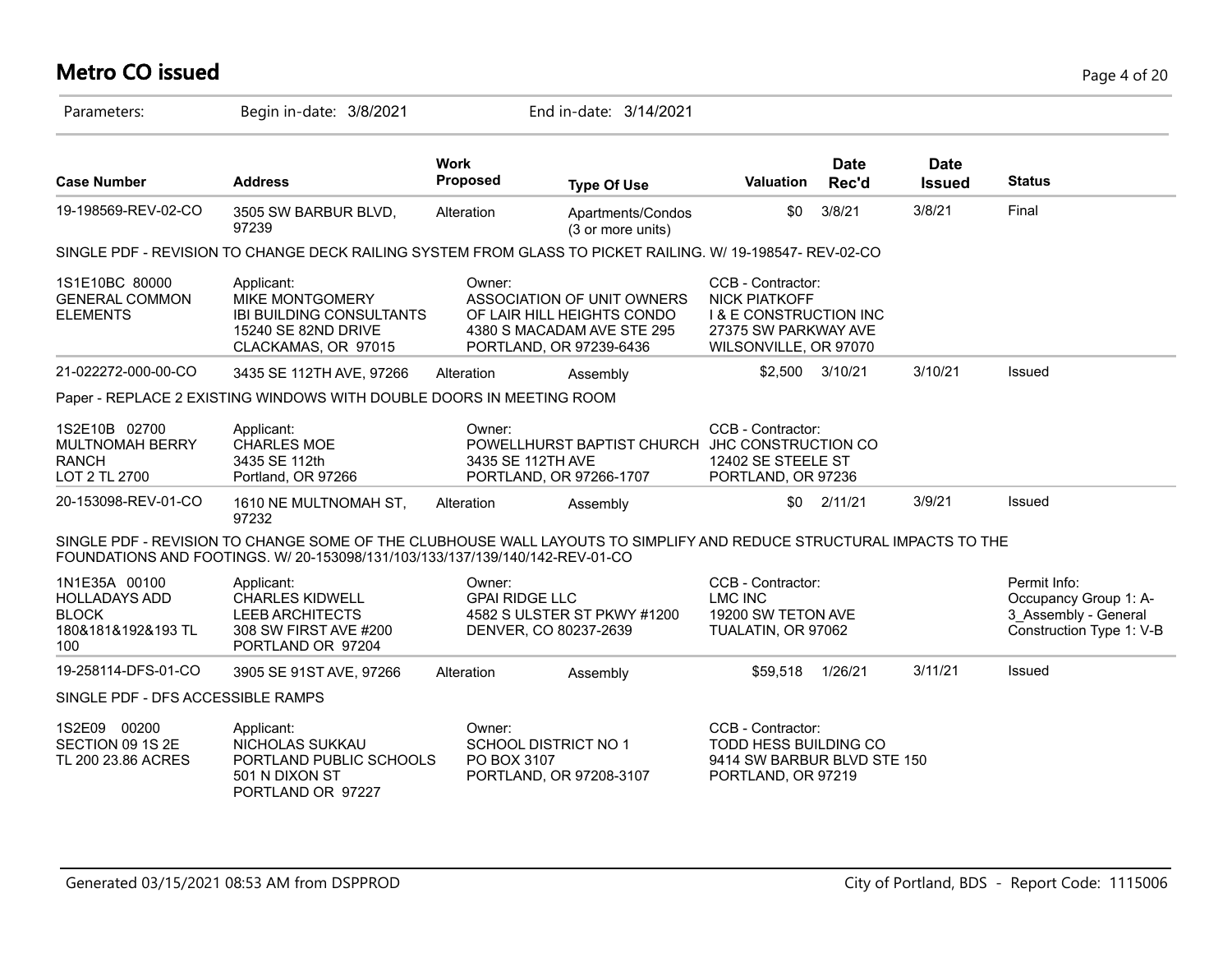# **Metro CO issued** Page 5 of 20

| Parameters:                                                                                                    | Begin in-date: 3/8/2021                                                                                                                                                                                   |                                 | End in-date: 3/14/2021                                                          |                                                                                                                             |                      |                              |                                                                                                                                                                    |
|----------------------------------------------------------------------------------------------------------------|-----------------------------------------------------------------------------------------------------------------------------------------------------------------------------------------------------------|---------------------------------|---------------------------------------------------------------------------------|-----------------------------------------------------------------------------------------------------------------------------|----------------------|------------------------------|--------------------------------------------------------------------------------------------------------------------------------------------------------------------|
| <b>Case Number</b>                                                                                             | <b>Address</b>                                                                                                                                                                                            | <b>Work</b><br><b>Proposed</b>  | <b>Type Of Use</b>                                                              | <b>Valuation</b>                                                                                                            | <b>Date</b><br>Rec'd | <b>Date</b><br><b>Issued</b> | <b>Status</b>                                                                                                                                                      |
| 21-019852-000-00-CO                                                                                            | 13650 NE WHITAKER WAY,<br>97230                                                                                                                                                                           | Alteration                      | <b>Business</b>                                                                 | \$2,500                                                                                                                     | 3/1/21               | 3/11/21                      | Issued                                                                                                                                                             |
| SINGLE PDF - REPAIR ROOF PURLIN.                                                                               |                                                                                                                                                                                                           |                                 |                                                                                 |                                                                                                                             |                      |                              |                                                                                                                                                                    |
| 1N2E23AC 03300<br>SPACE INDUSTRIAL PK<br>BLOCK <sub>5</sub><br>LOT 1 TL 3300                                   | Applicant:<br><b>SEAN CLARK</b><br>ABHT STRUCTURAL ENGINEERS<br>1640 NW JOHNSON STREET<br>PORTLAND OR 97209                                                                                               | Owner:                          | <b>BERGELECTRIC CORP</b><br>3182 LIONSHEAD AVE<br>CARLSBAD, CA 92010            | CCB - Contractor:<br><b>MIKE JORDAN</b><br>PRECISION CONSTRUCTION COMPANY<br>8025 NE KILLINGSWORTH ST<br>PORTLAND, OR 97218 |                      |                              | Permit Info:<br>Occupancy Group 1:<br>B Bank, Off., Med.Off.,<br>Pub.Bldg.<br>Construction Type 1: III-B<br><b>Construction Type 2</b><br>(formerly Type 1): III-B |
| 20-153103-REV-01-CO                                                                                            | 1712 NE MULTNOMAH ST,<br>97232                                                                                                                                                                            | Alteration                      | <b>Business</b>                                                                 | \$0                                                                                                                         | 2/11/21              | 3/9/21                       | Issued                                                                                                                                                             |
|                                                                                                                | SINGLE PDF - REVISION TO CHANGE SOME OF THE CABANA BUILDING WALL LAYOUTS TO SIMPLIFY AND REDUCE STRUCTURAL IMPACTS TO<br>THE FOUNDATIONS AND FOOTINGS, W/ 20-153098/131/103/133/137/139/140/142-REV-01-CO |                                 |                                                                                 |                                                                                                                             |                      |                              |                                                                                                                                                                    |
| 1N1E35A 00100                                                                                                  | Applicant:<br><b>CHARLES KIDWELL</b><br><b>LEEB ARCHITECTS</b><br>308 SW FIRST AVE #200<br>PORTLAND OR 97204                                                                                              | Owner:<br><b>GPAI RIDGE LLC</b> | 4582 S ULSTER ST PKWY #1200<br>DENVER, CO 80237-2639                            | CCB - Contractor:<br><b>LMC INC</b><br>19200 SW TETON AVE<br>TUALATIN, OR 97062                                             |                      |                              | Permit Info:<br>Occupancy Group 1:<br>B Bank, Off., Med.Off.,<br>Pub.Bldg.<br>Construction Type 1: V-B                                                             |
| 20-224029-000-00-CO                                                                                            | 13908 SE STARK ST, 97233                                                                                                                                                                                  | Alteration                      | <b>Business</b>                                                                 | \$59,500                                                                                                                    | 12/16/20             | 3/9/21                       | Issued                                                                                                                                                             |
| <b>VERTICAL BARS TO EXISTING RESTROOMS</b>                                                                     | SINGLE PDF - TI FOR NEW TENANT: INTERIOR RENOVATION OF OFFICE SPACE: ADD PARTITION WALLS TO CREATE PRIVATE OFFICES AND ADD                                                                                |                                 |                                                                                 |                                                                                                                             |                      |                              |                                                                                                                                                                    |
| 1S2E02AA 07800<br><b>HOOD ACRES &amp; PLAT 2</b><br>& 3<br><b>BLOCK 2</b><br>LOT 17&20 EXC PT IN<br><b>STS</b> | Applicant:<br><b>RYAN PICKREL</b><br><b>FASTER PERMITS</b><br>2000 SW 1ST AVE #420<br>PORTLAND OR 97201                                                                                                   | Owner:<br>11082 SE OAK ST       | W UNDERWOOD STARK LLC ET AL ILLUME PROPERTY PARTNERS LLC<br>MILWAUKIE, OR 97222 | CCB - Contractor:<br>415 CENTER ST SUITE 100<br>OREGON CITY, OR 97045                                                       |                      |                              | Permit Info:<br>Occupancy Group 1:<br>B Bank, Off., Med.Off.,<br>$P$ ub.Bldg.<br>Construction Type 1: V-B                                                          |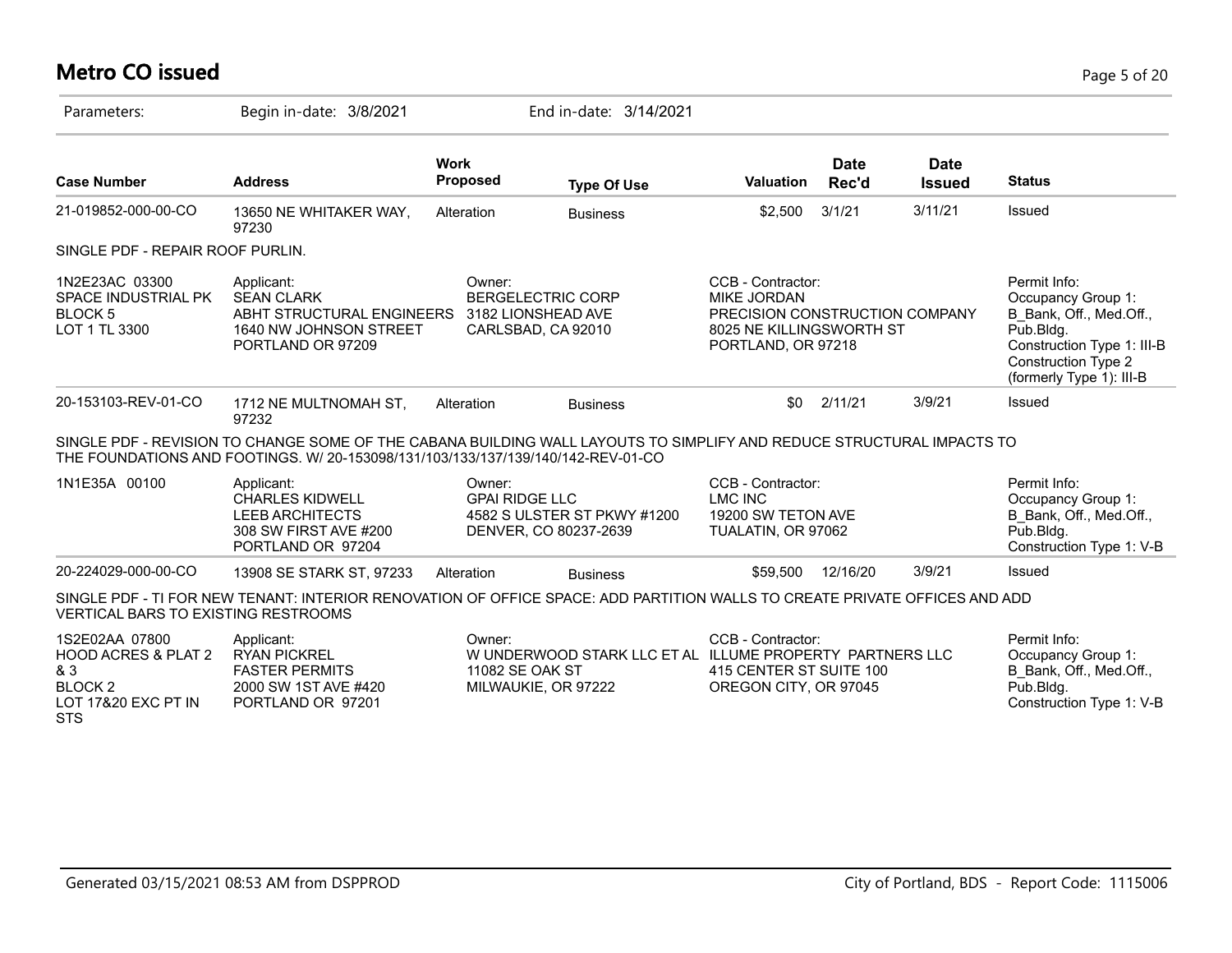# **Metro CO issued** Page 6 of 20

| Parameters:                                                                                                    | Begin in-date: 3/8/2021                                                                                                                                                                                                                          |                                                  | End in-date: 3/14/2021                                                             |                                                                                                                                                                  |                      |                              |                                                                                                          |
|----------------------------------------------------------------------------------------------------------------|--------------------------------------------------------------------------------------------------------------------------------------------------------------------------------------------------------------------------------------------------|--------------------------------------------------|------------------------------------------------------------------------------------|------------------------------------------------------------------------------------------------------------------------------------------------------------------|----------------------|------------------------------|----------------------------------------------------------------------------------------------------------|
| <b>Case Number</b>                                                                                             | <b>Address</b>                                                                                                                                                                                                                                   | <b>Work</b><br><b>Proposed</b>                   | <b>Type Of Use</b>                                                                 | <b>Valuation</b>                                                                                                                                                 | <b>Date</b><br>Rec'd | <b>Date</b><br><b>Issued</b> | <b>Status</b>                                                                                            |
| 20-222160-000-00-CO                                                                                            | 905 NW 12TH AVE, 97209                                                                                                                                                                                                                           | Alteration                                       | <b>Business</b>                                                                    | \$135,000                                                                                                                                                        | 12/9/20              | 3/11/21                      | Issued                                                                                                   |
|                                                                                                                | SINGLE PDF - REMOVE BACKUP GENERATOR, DEMO EXTERIOR WALLS TO REMOVE GENERATOR AND BUILD BACK WALLS AND GLAZING.                                                                                                                                  |                                                  |                                                                                    |                                                                                                                                                                  |                      |                              |                                                                                                          |
| 1N1E33AD 00100<br><b>COUCHS ADD</b><br>BLOCK 143<br><b>LOT 1-8</b>                                             | Applicant:<br><b>MATT FITZGERALD</b><br><b>GBD ARCHITECTS</b><br>1120 NW Couch, #1200<br>PORTLAND, OR 97209                                                                                                                                      | Owner:<br>1215 4TH AVE #600<br>SEATTLE, WA 98161 | UNICO BOP RIVERTEC LLC                                                             | CCB - Contractor:<br><b>WILLAMETTE CONSTRUCTION</b><br><b>SERVICES INC</b><br>8823 NORTH HARBORGATE ST<br>PORTLAND, OR 97203                                     |                      |                              | Permit Info:<br>Occupancy Group 1:<br>B Bank, Off., Med.Off.,<br>Pub.Bldg.<br>Construction Type 1: III-B |
| 20-129072-REV-01-CO                                                                                            | 4001 NE HALSEY ST, 97232                                                                                                                                                                                                                         | Alteration                                       | <b>Business</b>                                                                    | \$9,750                                                                                                                                                          | 12/11/20             | 3/12/21                      | Issued                                                                                                   |
| . SEE LETTER FOR DETAILS.                                                                                      | SINGLE PDF - REVISION TO RELOCATE VAN ACCESSIBLE PARKING STALL AND ACCESS RAMP, REMOVE ONE PARKING STALL, ADD SMALL<br>PLANTER AREA, WIDEN WALK IN FRONT OF THE DOOR BY 3 FT, INFILL PORTIONS OF WEST WALL & REPLACE EXISTING WINDOWS WITH 7 NEW |                                                  |                                                                                    |                                                                                                                                                                  |                      |                              |                                                                                                          |
| 1N1E25DD 11700<br><b>RALSTONS ADD</b><br><b>BLOCK4</b><br>LOT 21 EXC PT IN ST<br>LOT 22-24, S 1/2 OF LOT<br>25 | Applicant:<br><b>JOHN MACKINNON</b><br>NORTHWEST ARCHITECTURE &<br><b>DESIGN</b><br>515 NW SALTZMAN RD #727<br>PORTLAND OR 97229                                                                                                                 | Owner:                                           | <b>CLAVIEN HOLDINGS LLC</b><br>13848 SE DIAMOND RIDGE RD<br>HAPPY VALLEY, OR 97086 | CCB - Contractor:<br><b>J &amp; L HOME RENEWAL INC</b><br>10615 SE LEXINGTON ST<br>PORTLAND, OR 97266                                                            |                      |                              | Permit Info:<br>Occupancy Group 1:<br>B Bank, Off., Med.Off.,<br>Pub.Bldg.<br>Construction Type 1: V-B   |
| 20-124368-REV-01-CO                                                                                            | 121 NW 6TH AVE, 97209                                                                                                                                                                                                                            | Alteration                                       | <b>Business</b>                                                                    | \$0                                                                                                                                                              | 10/7/20              | 3/10/21                      | Issued                                                                                                   |
| SINGLE PDF - RE-CALC SDC FORM FOR REFUND.                                                                      |                                                                                                                                                                                                                                                  |                                                  |                                                                                    |                                                                                                                                                                  |                      |                              |                                                                                                          |
| 1N1E34CA 06500                                                                                                 | Applicant:<br><b>NICOLE WUDTKE</b><br><b>LRS ARCHITECTS</b><br>720 NW DAVIS STREET SUITE<br>300<br>PORTLAND OR 97209                                                                                                                             | Owner:<br>605 NW COUCH ST<br>PORTLAND, OR 97209  | <b>MACDONALD WEST LP</b>                                                           | CCB - Contractor:<br><b>MACKENZIE THAMES</b><br>TEAM CONSTRUCTION LLC A LIMITED<br>LIABILITY COMPANY OF WASHINGTON<br>6701 NE 42ND STREET<br>VANCOUVER, WA 98661 |                      |                              |                                                                                                          |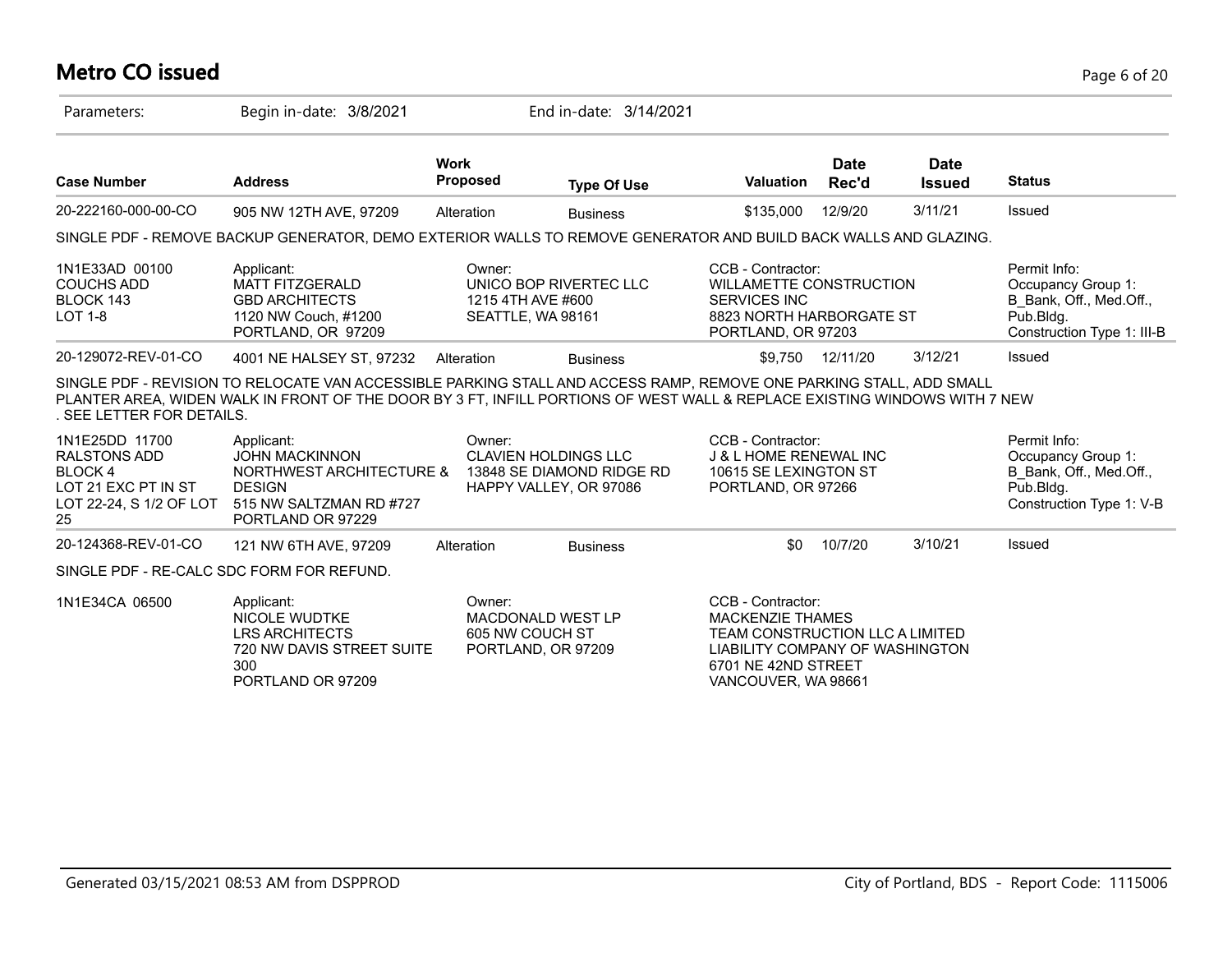# **Metro CO issued** Page 7 of 20

| Parameters:                                                               | Begin in-date: 3/8/2021                                                                                                                                                             |                                                                            | End in-date: 3/14/2021                                                 |                                                                                                          |                      |                              |                                                                                                           |
|---------------------------------------------------------------------------|-------------------------------------------------------------------------------------------------------------------------------------------------------------------------------------|----------------------------------------------------------------------------|------------------------------------------------------------------------|----------------------------------------------------------------------------------------------------------|----------------------|------------------------------|-----------------------------------------------------------------------------------------------------------|
| <b>Case Number</b>                                                        | <b>Address</b>                                                                                                                                                                      | <b>Work</b><br>Proposed                                                    | <b>Type Of Use</b>                                                     | <b>Valuation</b>                                                                                         | <b>Date</b><br>Rec'd | <b>Date</b><br><b>Issued</b> | <b>Status</b>                                                                                             |
| 20-222762-000-00-CO                                                       | 2204 SE 82ND AVE, 97216                                                                                                                                                             | Alteration                                                                 | <b>Business</b>                                                        | \$142,000                                                                                                | 12/30/20             | 3/8/21                       | Under Inspection                                                                                          |
|                                                                           | SINGLE PDF: REPLACE FIRE DAMAGE ON ROOF.                                                                                                                                            |                                                                            |                                                                        |                                                                                                          |                      |                              |                                                                                                           |
| 1S2E04CC 08400<br>SECTION 04 1S 2E<br>TL 8400 0.58 ACRES                  | Applicant:<br><b>BARRY MASLEN</b><br>MILLER CONSULTING<br><b>ENGINEERS</b><br>9600 SW OAK ST STE 400<br>PORTLAND OR 97223                                                           | Owner:<br><b>ANA LAM</b><br>4528 SE 84TH AVE<br>Owner:<br>4528 SE 84TH AVE | PORTLAND, OR 97266<br><b>CAPITAL FORTUNE LLC</b><br>PORTLAND, OR 97266 | CCB - Contractor:<br>MCBRIDE CONSTRUCTION RESOURCES<br><b>INC</b><br>15100 8TH AVESW<br>BURIEN, WA 98166 |                      |                              | Permit Info:<br>Occupancy Group 1: A-<br>2 Restaurant<br>Construction Type 1: V-B                         |
| 20-210771-000-00-CO                                                       | 225 N KILLINGSWORTH ST,<br>97217                                                                                                                                                    | Alteration                                                                 | <b>Business</b>                                                        | \$10,000                                                                                                 | 11/4/20              | 3/12/21                      | Issued                                                                                                    |
| 210776-MT                                                                 | SINGLE PDF: ADD WINDOW TO EXISTING PORCH TO ENCLOSE AND MOVE EXISTING HEAT PUMP FROM PORCH TO ADJACENT ROOF. w/ 20-                                                                 |                                                                            |                                                                        |                                                                                                          |                      |                              |                                                                                                           |
| 1N1E15DC 15000<br><b>PIEDMONT</b><br>BLOCK <sub>8</sub><br>W 89' OF LOT 1 | Applicant:<br><b>DAVE SPITZER</b><br><b>DMS ARCHITECTS</b><br>2325 NE 19TH AVE<br>PORTLAND OR 97212                                                                                 | Owner:<br><b>DIVERSITY INC</b><br>PO BOX 710<br><b>TUCSON, AZ 85701</b>    | <b>CENTER FOR BIOLOGICAL</b>                                           | CCB - Contractor:<br><b>JEFF ODAM</b><br><b>RJR CONSTRUCTION INC</b><br>PO BOX 1347<br>GRESHAM, OR 97030 |                      |                              | Permit Info:<br>Occupancy Group 1:<br>B Bank, Off., Med.Off.,<br>$P$ ub.Bldg.<br>Construction Type 1: V-B |
| 20-215157-000-00-CO                                                       | 909 NE 52ND AVE, 97213                                                                                                                                                              | Alteration                                                                 | Educational                                                            | \$19,500                                                                                                 | 11/18/20             | 3/8/21                       | Issued                                                                                                    |
|                                                                           | SINGLE PDF - TENANT IMPROVEMENT, DIVIDE EXISTING CLASSROOM INTO (2) CLASSROOMS, NEW INTERIOR WALL, CEILING, EXTERIOR<br>DOORS, WINDOWS, MODIFY RESTROOMS, NEW EXTERIOR ADA WALKWAY. |                                                                            |                                                                        |                                                                                                          |                      |                              |                                                                                                           |
| 1N2E31BD 00100<br><b>LAURELTON HTS</b><br><b>BLOCK1</b><br>LOT 1-5        | Applicant:<br>ROBERT HAYDEN<br>PDS LLC<br>3344 NE 25TH AVE<br>PORTLAND, OR 97212                                                                                                    | Owner:<br>3417 NE 7TH AVE                                                  | ALBINA HEAD START INC<br>PORTLAND, OR 97212-2111                       | CCB - Contractor:<br>OREGON FIXTURE SERVICES LLC<br>PO BOX 1526<br>FAIRVIEW, OR 97024                    |                      |                              | Permit Info:<br>Occupancy Group 1:<br>E School<br>Construction Type 1: V-B                                |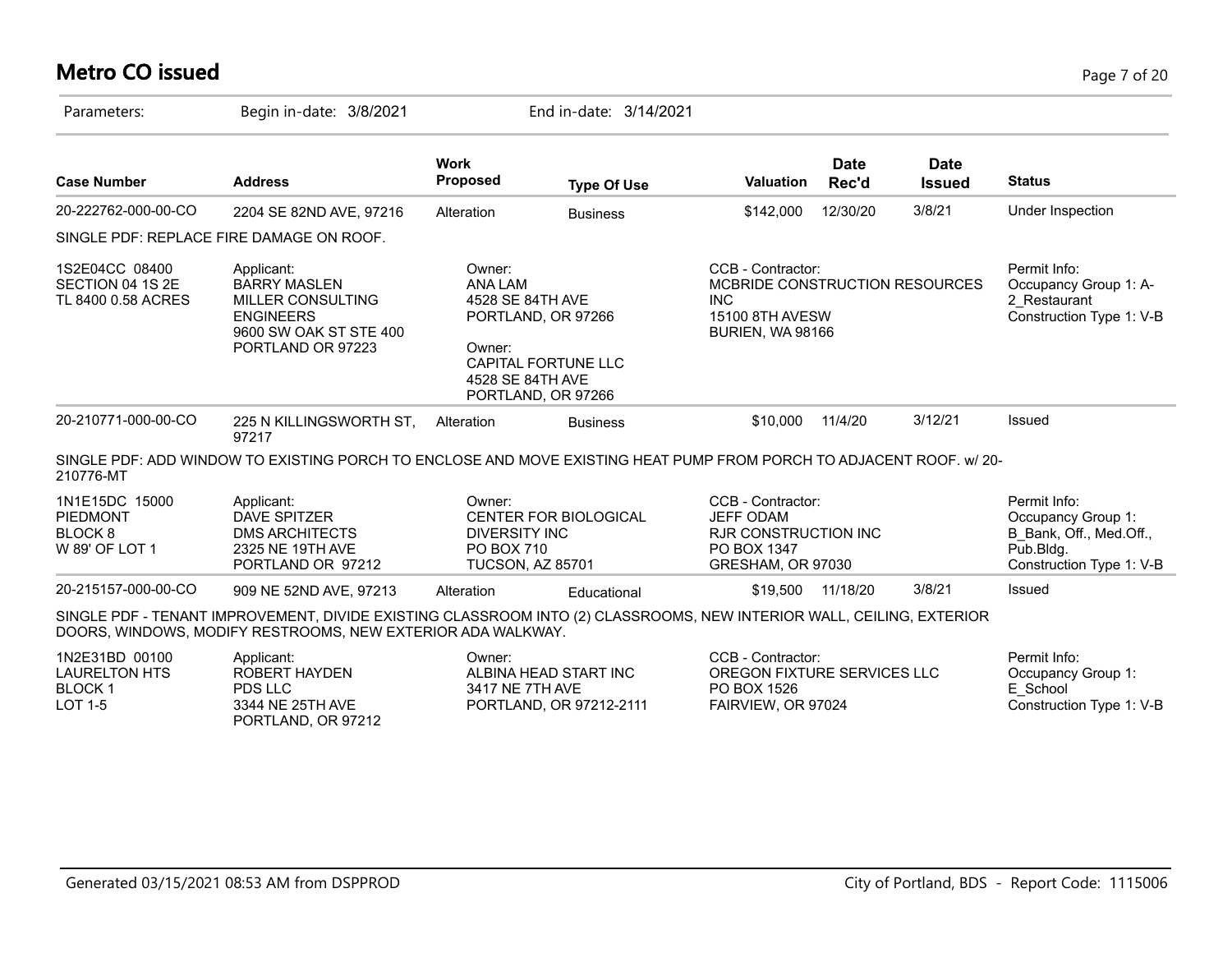# **Metro CO issued** Page 8 of 20

| Parameters:                                                | Begin in-date: 3/8/2021                                                                                                                                                        |                                                                           | End in-date: 3/14/2021                                 |                                                                                                         |                      |                       |                                                                                                                    |
|------------------------------------------------------------|--------------------------------------------------------------------------------------------------------------------------------------------------------------------------------|---------------------------------------------------------------------------|--------------------------------------------------------|---------------------------------------------------------------------------------------------------------|----------------------|-----------------------|--------------------------------------------------------------------------------------------------------------------|
| <b>Case Number</b>                                         | <b>Address</b>                                                                                                                                                                 | <b>Work</b><br><b>Proposed</b>                                            | <b>Type Of Use</b>                                     | Valuation                                                                                               | <b>Date</b><br>Rec'd | Date<br><b>Issued</b> | <b>Status</b>                                                                                                      |
| 19-193797-DFS-01-CO                                        | 10160 N LOMBARD ST, 97203 Alteration                                                                                                                                           |                                                                           | Factory/Industrial                                     | \$18,000                                                                                                | 1/27/21              | 3/10/21               | Issued                                                                                                             |
| SINGLE PDF: DFS TO WALK IN COOLER                          |                                                                                                                                                                                |                                                                           |                                                        |                                                                                                         |                      |                       |                                                                                                                    |
| 1N1W02<br>00500                                            | Applicant:<br><b>SCOTT CAMERON</b><br><b>CAMERON'S INSTALLATIONS</b><br>22170 SW MARTINAZZI<br>TUALATIN OR 97062                                                               | Owner:<br>9760 SW FREEMAN DR                                              | 10200 NORTH LOMBARD LLC<br>WILSONVILLE, OR 97070-9221  | CCB - Contractor:<br>MJ JOSEPH COMPANY LLC<br><b>PO BOX 337</b><br>TUALATIN, OR 97062                   |                      |                       | Permit Info:<br>Occupancy Group 1: F-<br>1 Industrial Plant -<br>Factory, Mod.Hazard<br>Construction Type 1: V-B   |
| 20-223461-000-00-CO                                        | 809 NE 25TH AVE, 97232                                                                                                                                                         | Alteration                                                                | Factory/Industrial                                     | \$79.359                                                                                                | 12/14/20             | 3/12/21               | Issued                                                                                                             |
| TO CREATE NEW FABRICATION AREA.                            | SINGLE PDF: PARTIAL CHANGE OF OCCUPANCY FROM S-2 TO F-2 FOR MEDICAL EQUIPMENT MANUFACTURER. ADD INTERIOR PARTITION WALL                                                        |                                                                           |                                                        |                                                                                                         |                      |                       |                                                                                                                    |
| 1N1E36BC 11500<br>SULLIVANS ADD<br>BLOCK 30<br>LOT 3-6     | Applicant:<br><b>ZAC HORTON</b><br><b>FASTER PERMITS</b><br>2000 SW 1ST AVE SUITE 420<br>PORTLAND, OR 97201                                                                    | Owner:<br>LLC.<br>3438 NE DAVIS ST<br>PORTLAND, OR 97232                  | FERGUSON FAMILY INVESTMENTS SPECIAL T CONSTRUCTION LLC | CCB - Contractor:<br>7720 SW RAINTREE DR<br>BEAVERTON, OR 97008                                         |                      |                       | Permit Info:<br>Occupancy Group 1: F-<br>1 Industrial Plant -<br>Factory, Mod.Hazard<br>Construction Type 1: III-B |
| 20-221756-000-00-CO                                        | 318 NW 11TH AVE, 97209                                                                                                                                                         | Alteration                                                                | Factory/Industrial                                     | \$52,000                                                                                                | 12/9/20              | 3/11/21               | Issued                                                                                                             |
|                                                            | SINGLE PDF - TENANT IMPROVEMENT AND PARTIAL CHANGE OF OCCUPANCY FROM B TO F-1. DEMO INTERIOR WALLS AND DOORS, NEW<br>INTERIOR WALLS AND DOORS FOR OFFICE AND PRODUCTION AREAS. |                                                                           |                                                        |                                                                                                         |                      |                       |                                                                                                                    |
| 1N1E34CB 02900<br><b>COUCHS ADD</b><br>BLOCK 71<br>LOT 2&3 | Applicant:<br><b>ARON FAEGRE</b><br>ARON FAEGRE & ASSOCIATES<br>520 SW YAMHILL<br>PORTLAND OR 97204                                                                            | Owner:<br>11TH & EVERETT LLC<br>920 SW 6TH AVE #223<br>PORTLAND, OR 97204 |                                                        | CCB - Contractor:<br><b>DALE MORSE</b><br><b>OWEN GABBERT LLC</b><br>PO BOX 11266<br>PORTLAND, OR 97211 |                      |                       | Permit Info:<br>Occupancy Group 1:<br>B_Bank, Off., Med.Off.,<br>Pub.Bldg.<br>Construction Type 1: III-B           |
| 20-215316-000-00-CO                                        | 1025 SE PINE ST, 97214                                                                                                                                                         | Alteration                                                                | Factory/Industrial                                     | \$100,000                                                                                               | 12/1/20              | 3/10/21               | Issued                                                                                                             |
| build easement                                             | TROY LAUNDRY HISTORIC - Infill existing openings at north exterior wall along interior lot line to satisfy separation requirements for removal of existing no-                 |                                                                           |                                                        |                                                                                                         |                      |                       |                                                                                                                    |
| 1N1E35CD 08401<br>BLOCK 224<br><b>LOT 3-6</b>              | Applicant:<br><b>DAN WILLIAMS</b><br><b>FASTER PERMITS</b><br>2000 SW 1ST AVE SUITE 420<br>PORTLAND OR 97201                                                                   | Owner:<br><b>HOLDER LLC</b><br>CHICAGO, IL 60661                          | TROY LAUNDRY PROPERTY<br>133 N JEFFERSON ST 4TH FLR    | CCB - Contractor:<br>R & H CONSTRUCTION CO<br>2019 NW WILSON ST<br>PORTLAND, OR 97209                   |                      |                       | Permit Info:<br>Occupancy Group 1: S-<br>1 Storage - Moderate<br>Hazard, Warehouse<br>Construction Type 1: III-A   |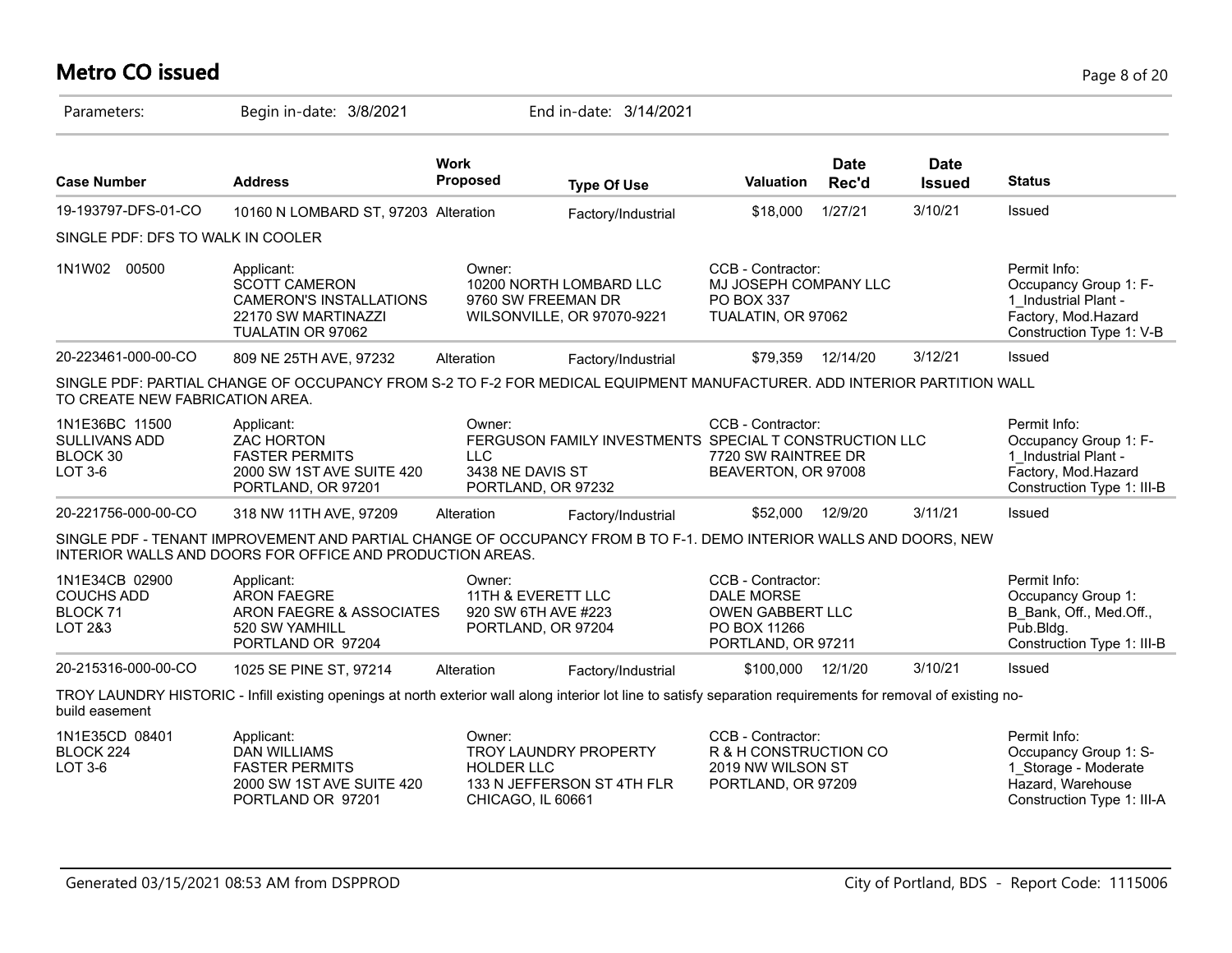# **Metro CO issued** Page 9 of 20

| Parameters:                                                                                                                       | Begin in-date: 3/8/2021                                                                                    |                                | End in-date: 3/14/2021                                                |                                                                                                            |                      |                              |                                                                                                                                                                |
|-----------------------------------------------------------------------------------------------------------------------------------|------------------------------------------------------------------------------------------------------------|--------------------------------|-----------------------------------------------------------------------|------------------------------------------------------------------------------------------------------------|----------------------|------------------------------|----------------------------------------------------------------------------------------------------------------------------------------------------------------|
| <b>Case Number</b>                                                                                                                | <b>Address</b>                                                                                             | <b>Work</b><br><b>Proposed</b> | <b>Type Of Use</b>                                                    | <b>Valuation</b>                                                                                           | <b>Date</b><br>Rec'd | <b>Date</b><br><b>Issued</b> | <b>Status</b>                                                                                                                                                  |
| 20-171412-000-00-CO                                                                                                               | 2800 NW FRONT AVE, 97210 Alteration                                                                        |                                | Factory/Industrial                                                    | \$31,000                                                                                                   | 8/20/20              | 3/8/21                       | Issued                                                                                                                                                         |
|                                                                                                                                   | SINGLE PDF - REPLACE EXISTING FOUNDATION FOR MACHINERY                                                     |                                |                                                                       |                                                                                                            |                      |                              |                                                                                                                                                                |
| 1N1E28B 00600<br>SECTION 28 1N 1E<br>TL 600 12.14 ACRES<br><b>LAND &amp; IMPS SEE</b><br>R646279 (R941280901)<br>FOR MACH & EQUIP | Applicant:<br><b>DENNIS SEXTON</b><br>D. SEXTON & ASSOCIATES<br>14465 NE REX HILL CT<br>NEWBERG, OR 97132  | Owner:                         | SULZER PUMPS (US) INC<br>1255 ENCLAVE PKWY, #300<br>HOUSTON, TX 77077 | CCB - Contractor:<br>D SEXTON & ASSOCIATES LLC<br>14465 NE REX HILL CT<br>NEWBERG, OR 97132                |                      |                              | Permit Info:<br>Occupancy Group 1:<br>B Bank, Off., Med.Off.,<br>Pub.Bldg.<br>Construction Type 1: V-B<br><b>Construction Type 2</b><br>(formerly Type 1): V-B |
| 19-267072-DFS-18-CO                                                                                                               | 7000 NE AIRPORT WAY,<br>97218                                                                              | Alteration                     | Institutional                                                         | \$151,000                                                                                                  | 2/18/21              | 3/8/21                       | Issued                                                                                                                                                         |
|                                                                                                                                   | T CORE - Package "A" - DFS-18 - Seismic attachment of suspended raceway for electrical Concourse C tunnel  |                                |                                                                       |                                                                                                            |                      |                              |                                                                                                                                                                |
| 1N2E08B 00400<br>SECTION 08 1N 2E<br>TL 400 7.39 ACRES<br>SEE SUB ACCOUNT<br>R705697 (R                                           | Applicant:<br><b>MIKE COYLE</b><br><b>FASTER PERMITS</b><br>2000 SW 1ST AVE, STE 420<br>PORTLAND, OR 97201 | Owner:<br>PO BOX 3529          | PORT OF PORTLAND<br>PORTLAND, OR 97208-3529                           | CCB - Contractor:<br>HOFFMAN SKANSKA LLC<br>389 INTERPACE PARKWAY 5TH FLOOR<br>PARSIPPANY, NJ 07054        |                      |                              |                                                                                                                                                                |
| 19-267072-DFS-20-CO                                                                                                               | 7000 NE AIRPORT WAY,<br>97218                                                                              | Alteration                     | Institutional                                                         | \$18,500                                                                                                   | 2/22/21              | 3/8/21                       | Issued                                                                                                                                                         |
|                                                                                                                                   | T CORE - Package "A" - DFS-20 - Seismic attachment of dry side HVAC ductwork                               |                                |                                                                       |                                                                                                            |                      |                              |                                                                                                                                                                |
| 1N2E08B 00400<br>SECTION 08 1N 2E<br>TL 400 7.39 ACRES<br>SEE SUB ACCOUNT<br>R705697 (R                                           | Applicant:<br><b>MIKE COYLE</b><br><b>FASTER PERMITS</b><br>2000 SW 1ST AVE, STE 420<br>PORTLAND, OR 97201 | Owner:<br>PO BOX 3529          | PORT OF PORTLAND<br>PORTLAND, OR 97208-3529                           | CCB - Contractor:<br><b>HOFFMAN SKANSKA LLC</b><br>389 INTERPACE PARKWAY 5TH FLOOR<br>PARSIPPANY, NJ 07054 |                      |                              | Permit Info:<br>Occupancy Group 1: A-<br>3_Assembly - General<br>Construction Type 1: I-A<br><b>Construction Type 2</b><br>(formerly Type 1): I-A              |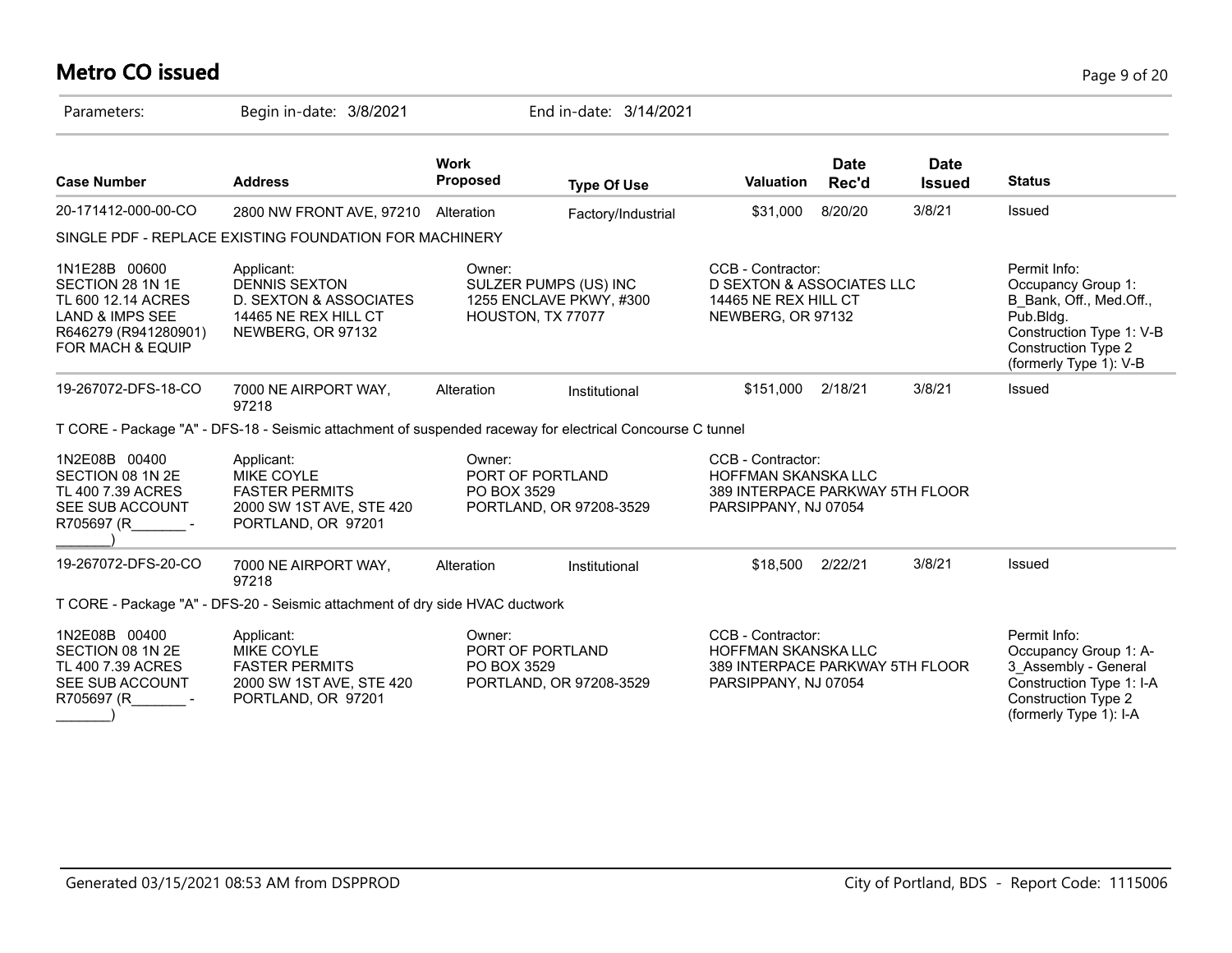# **Metro CO issued** Page 10 of 20

| Parameters:                                                                               | Begin in-date: 3/8/2021                                                                                                                                                                     |                            | End in-date: 3/14/2021                         |                                                                                                                    |                      |                              |                                                                                                                                                                              |
|-------------------------------------------------------------------------------------------|---------------------------------------------------------------------------------------------------------------------------------------------------------------------------------------------|----------------------------|------------------------------------------------|--------------------------------------------------------------------------------------------------------------------|----------------------|------------------------------|------------------------------------------------------------------------------------------------------------------------------------------------------------------------------|
| <b>Case Number</b>                                                                        | <b>Address</b>                                                                                                                                                                              | Work<br>Proposed           | <b>Type Of Use</b>                             | <b>Valuation</b>                                                                                                   | <b>Date</b><br>Rec'd | <b>Date</b><br><b>Issued</b> | <b>Status</b>                                                                                                                                                                |
| 19-267072-DFS-19-CO                                                                       | 7000 NE AIRPORT WAY,<br>97218                                                                                                                                                               | Alteration                 | Institutional                                  | \$480,000                                                                                                          | 2/18/21              | 3/8/21                       | Issued                                                                                                                                                                       |
|                                                                                           | T CORE - Package "A" - DFS-19 - Seismic attachment of normal power MV switchgear                                                                                                            |                            |                                                |                                                                                                                    |                      |                              |                                                                                                                                                                              |
| 1N2E08B 00400<br>SECTION 08 1N 2E<br>TL 400 7.39 ACRES<br>SEE SUB ACCOUNT<br>R705697 (R - | Applicant:<br><b>MIKE COYLE</b><br><b>FASTER PERMITS</b><br>2000 SW 1ST AVE, STE 420<br>PORTLAND, OR 97201                                                                                  | Owner:<br>PO BOX 3529      | PORT OF PORTLAND<br>PORTLAND, OR 97208-3529    | CCB - Contractor:<br><b>HOFFMAN SKANSKA LLC</b><br>389 INTERPACE PARKWAY 5TH FLOOR<br>PARSIPPANY, NJ 07054         |                      |                              | Permit Info:<br>Occupancy Group 1: A-<br>3 Assembly - General<br>Construction Type 1: I-A<br><b>Construction Type 2</b><br>(formerly Type 1): I-A                            |
| 21-020484-000-00-CO                                                                       | 450 SW YAMHILL ST                                                                                                                                                                           | Alteration                 | Mercantile                                     | \$280,000                                                                                                          | 3/11/21              | 3/12/21                      | Issued                                                                                                                                                                       |
|                                                                                           | SINGLE PDF - REPLACEMENT OF 14 EXTERIOR GLAZING UNITS                                                                                                                                       |                            |                                                |                                                                                                                    |                      |                              |                                                                                                                                                                              |
| 1S1E03BB 90002                                                                            | Applicant:<br>Han-Mei Chiang<br><b>Hoffman Construction</b><br>805 SW Broadway, Suite 2100<br>Portland, OR 97205                                                                            | Owner:<br>PO BOX 3487      | PIONEER PLACE LLC<br>CHICAGO, IL 60654-3487    | CCB - Contractor:<br>HOFFMAN CONSTRUCTION COMPANY<br>OF OREGON<br>805 SW BROADWAY SUITE 2100<br>PORTLAND, OR 97205 |                      |                              |                                                                                                                                                                              |
| 18-203778-000-00-CO                                                                       | 2715 SE RAYMOND ST, 97202 Alteration                                                                                                                                                        |                            | Storage                                        | \$76,500 7/17/18                                                                                                   |                      | 3/12/21                      | Issued                                                                                                                                                                       |
|                                                                                           | TI FOR NEW CLEANING AND STORAGE TENANT AND CHANGE OF OCCUPANCY FROM F TO S, INCLUDES HIGH PILE RACKING, REMOVING<br>PARTITIONS, AND MODIFICATIONS TO FIRE SPRINKLERS AND ACCESSIBLE PARKING |                            |                                                |                                                                                                                    |                      |                              |                                                                                                                                                                              |
| 1S1E13BB 04100<br><b>NORWALK HTS</b><br><b>BLOCK 8</b><br>LOT 13-28 TL 4100               | Applicant:<br><b>NEIL LEE</b><br>LEEKA ARCHITECTURE AND<br><b>PLANNING</b><br>1001 SE WATER AVE, SUITE 175<br>PORTLAND, OR 97214                                                            | Owner:<br>4610 SE 26TH AVE | RAYMOND ST BLDG LLC<br>PORTLAND, OR 97202-4743 | CCB - Contractor:<br><b>NWR CONSTRUCTION INC</b><br>4637 SE 27TH AVE<br>PORTLAND, OR 97202                         |                      |                              | Permit Info:<br>Occupancy Group 1: F-<br>1 Industrial Plant -<br>Factory, Mod.Hazard<br>Construction Type 1: III-B<br><b>Construction Type 2</b><br>(formerly Type 1): III-B |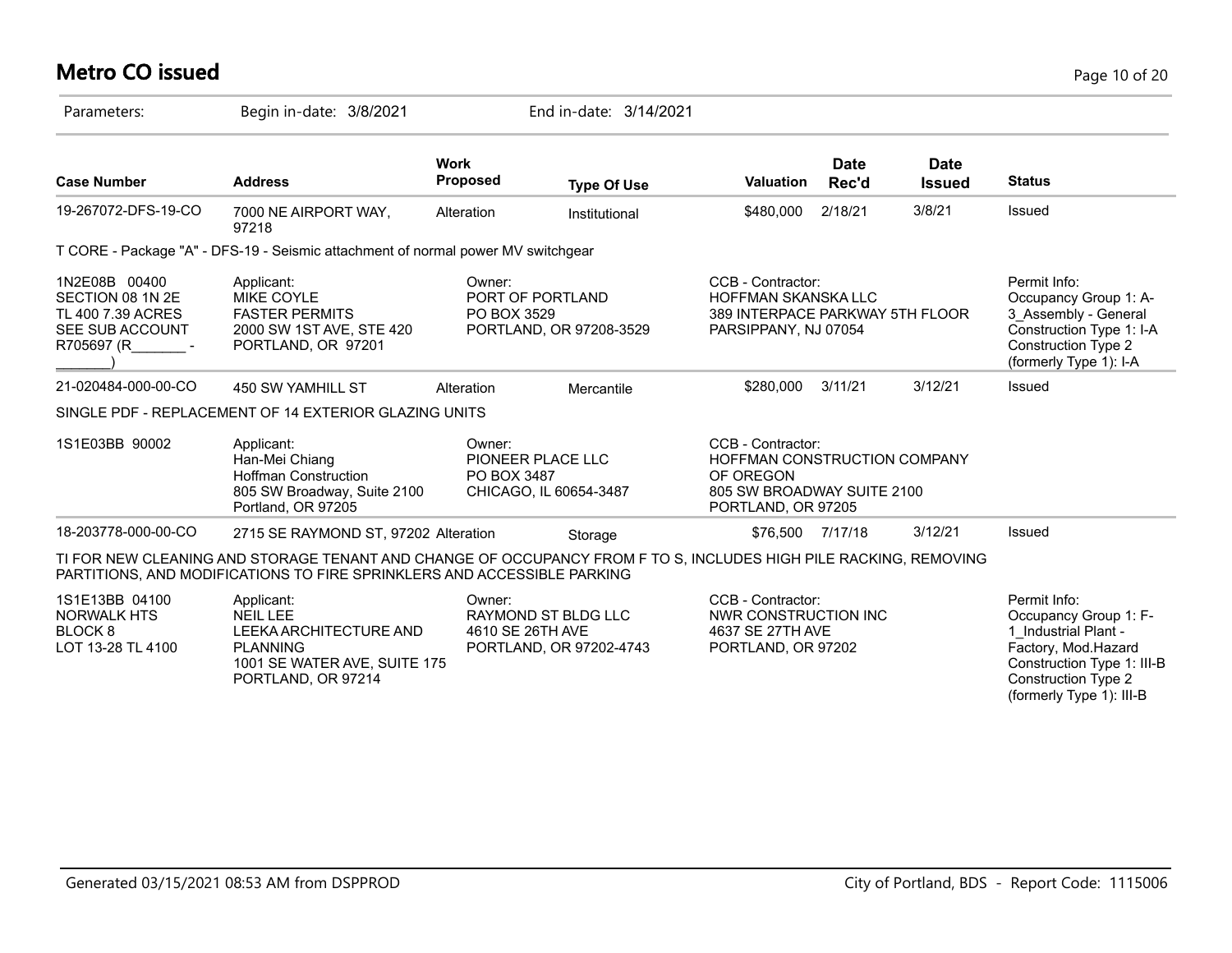# **Metro CO issued** Page 11 of 20

| Parameters:                                                                              | Begin in-date: 3/8/2021                                                                                                                                                                       |                                                      | End in-date: 3/14/2021                              |                                                                                                                               |                      |                              |                                                                                                                                                                    |
|------------------------------------------------------------------------------------------|-----------------------------------------------------------------------------------------------------------------------------------------------------------------------------------------------|------------------------------------------------------|-----------------------------------------------------|-------------------------------------------------------------------------------------------------------------------------------|----------------------|------------------------------|--------------------------------------------------------------------------------------------------------------------------------------------------------------------|
| <b>Case Number</b>                                                                       | <b>Address</b>                                                                                                                                                                                | <b>Work</b><br><b>Proposed</b>                       | <b>Type Of Use</b>                                  | <b>Valuation</b>                                                                                                              | <b>Date</b><br>Rec'd | <b>Date</b><br><b>Issued</b> | <b>Status</b>                                                                                                                                                      |
| 21-017103-000-00-CO                                                                      | 2901 NW FRONT AVE, 97210                                                                                                                                                                      | Alteration                                           | Storage                                             | \$10,800                                                                                                                      | 3/11/21              | 3/11/21                      | <b>Issued</b>                                                                                                                                                      |
|                                                                                          | SINGLE PDF - INSTALL NEW STOREFRONT ENTRANCE IN PLACE OF EXISTING OVERHEAD DOOR FOR WHOLESALE/STORAGE/DISTRIBUTION<br>TENANT. PROVIDE NEW INTERIOR WINDOW BETWEEN OFFICE AND WHOLESALE AREAS. |                                                      |                                                     |                                                                                                                               |                      |                              |                                                                                                                                                                    |
| 1N1E28BD 00900<br>SECTION 28 1N 1E<br>TL 900 1.89 ACRES                                  | Applicant:<br>DANIEL YOUNG<br>OREGON BUSINESS<br><b>ARCHITECTURE</b><br>PO BOX 80301<br>PORTLAND, OR 97280                                                                                    | Owner:<br><b>LLC</b><br>PORTLAND, OR 97210           | OSERAN INVESTMENT COMPANY<br>2455 NW MARSHALL ST #4 | CCB - Contractor:<br><b>ALAN VOLM</b><br>PACIFIC CREST STRUCTURES INC<br>17750 SW UPPER BOONES FRY RD 190<br>DURHAM, OR 97224 |                      |                              | Permit Info:<br>Occupancy Group 1:<br>B Bank, Off., Med.Off.,<br>Pub.Bldg.<br>Construction Type 1: III-B<br><b>Construction Type 2</b><br>(formerly Type 1): III-B |
| 20-167047-DFS-01-CO                                                                      | 730 SW 10TH AVE, 97205                                                                                                                                                                        | Alteration                                           | Storage                                             | \$173,000                                                                                                                     | 2/22/21              | 3/11/21                      | Issued                                                                                                                                                             |
| SINGLE PDF DFS GLAZING AND ATTACHMENT                                                    |                                                                                                                                                                                               |                                                      |                                                     |                                                                                                                               |                      |                              |                                                                                                                                                                    |
| 1N1E34CC 09500A1<br><b>PORTLAND</b><br>BLOCK 218<br><b>LOT 1-8</b><br>SEE ALSO ACCT-3300 | Applicant:<br>Alan Avila<br>Howard S. Wright<br>1455 NW Irving St., Suite 400<br>Portland, OR 97209                                                                                           | Owner:<br>PORTLAND CITY OF<br>1120 SW 5TH AVE #1204  | PORTLAND, OR 97204-1912                             | CCB - Contractor:<br><b>BALFOUR BEATTY CONSTRUCTION LLC</b><br>205 W DEWEY ST<br>GOLDSBORO, NC 27530                          |                      |                              | Permit Info:<br>Occupancy Group 1: S-<br>2 Storage - Low Hazard,<br>Parking Garage<br>Construction Type 1: II-B                                                    |
| 21-006720-000-00-CO                                                                      | 5415 SW WESTGATE DR,<br>97221                                                                                                                                                                 | Alteration                                           | Utility                                             | \$15,000                                                                                                                      | 1/25/21              | 3/11/21                      | Issued                                                                                                                                                             |
|                                                                                          | SINGLE PDF - PERSONAL WIRELESS SERVICE FACILITY - WIRELESS ROOFTOP - APPLICATION #3 - REMOVE: (3) RRUS. RELOCATE (3) ANTENNAS<br>IN ALPHA SECTOR. INSTALL (3) RRUS, AND (3) DIPLEXERS.        |                                                      |                                                     |                                                                                                                               |                      |                              |                                                                                                                                                                    |
| 1S1E06DB 03500<br>SECTION 06 1S 1E<br>TL 3500 0.91 ACRES                                 | Applicant:<br><b>COURTNEE GOMEZ</b><br><b>SMARTLINK</b><br>3612 SE 168TH AVE<br>VANCOUVER, WA 98683                                                                                           | Owner:<br><b>LIFEWORKS NW</b><br>14600 NW CORNELL RD | PORTLAND, OR 97229-5442                             | CCB - Contractor:<br><b>Teather Bailey</b><br>LEGACY WIRELESS SERVICES INC<br>15580 SE FOR MOR CT<br>CLACKAMAS, OR 97015      |                      |                              |                                                                                                                                                                    |
| Total # of CO Alteration permits issued: 31                                              |                                                                                                                                                                                               |                                                      |                                                     |                                                                                                                               |                      |                              | Total valuation of CO Alteration permits issued: \$2,260,018                                                                                                       |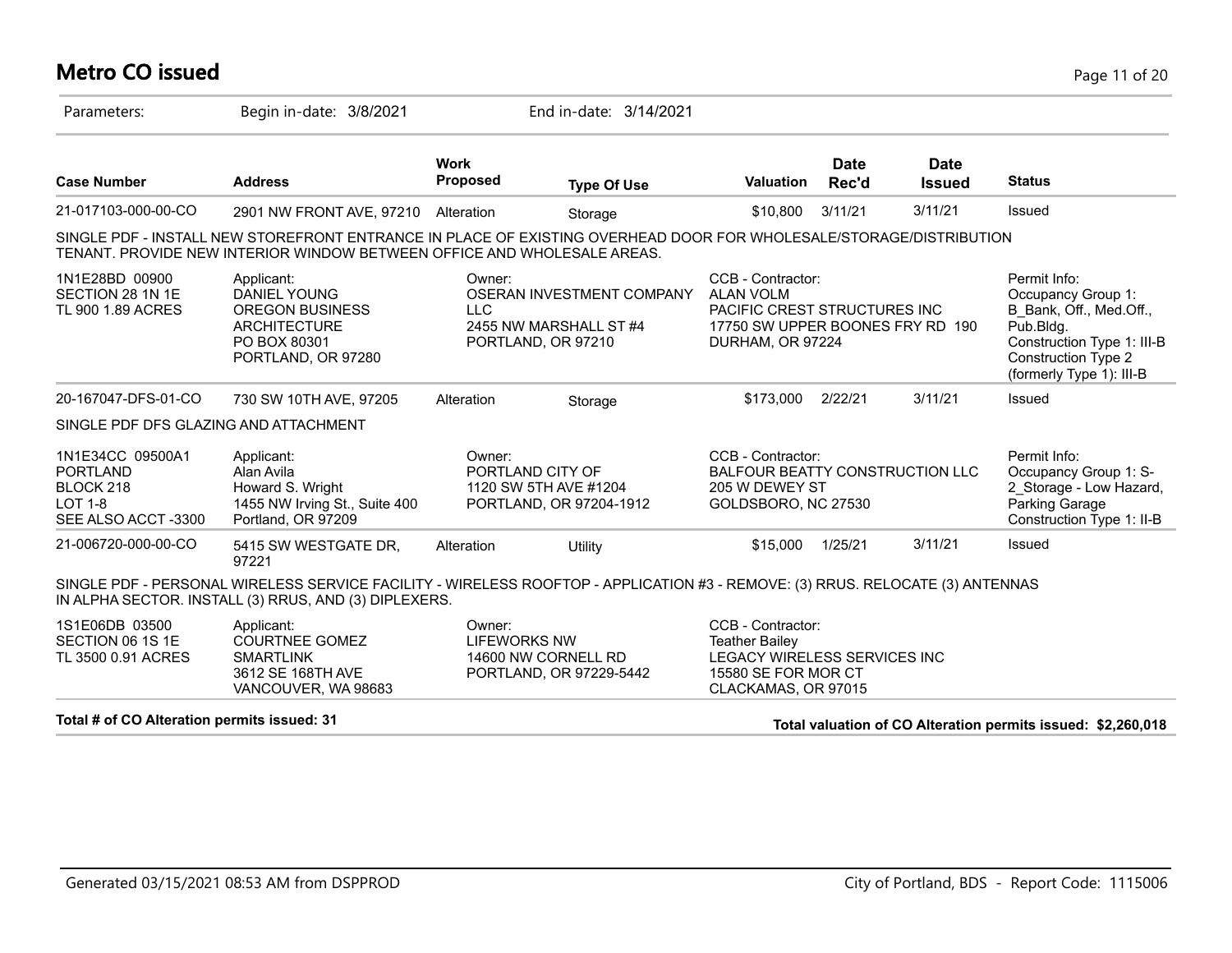# **Metro CO issued** Page 12 of 20

| Parameters:                                                                                      | Begin in-date: 3/8/2021                                                                                                                                                 |                                                                        | End in-date: 3/14/2021                                 |                                                                                                                                                       |                      |                              |                                                                                              |
|--------------------------------------------------------------------------------------------------|-------------------------------------------------------------------------------------------------------------------------------------------------------------------------|------------------------------------------------------------------------|--------------------------------------------------------|-------------------------------------------------------------------------------------------------------------------------------------------------------|----------------------|------------------------------|----------------------------------------------------------------------------------------------|
| <b>Case Number</b>                                                                               | <b>Address</b>                                                                                                                                                          | <b>Work</b><br><b>Proposed</b>                                         | <b>Type Of Use</b>                                     | <b>Valuation</b>                                                                                                                                      | <b>Date</b><br>Rec'd | <b>Date</b><br><b>Issued</b> | <b>Status</b>                                                                                |
| 20-215934-000-00-CO                                                                              | 1609 SW 10TH AVE, 97201                                                                                                                                                 | Demolition                                                             | Apartments/Condos<br>(3 or more units)                 | \$250,000                                                                                                                                             | 11/19/20             | 3/12/21                      | Issued                                                                                       |
|                                                                                                  | SINGLE PDF - DEMOLTION OF 3-STORY BUILDING 33.445 120-DAY DEMOLITION DELAY ALREADY COMPLETED (19-218788-HRI)                                                            |                                                                        |                                                        |                                                                                                                                                       |                      |                              |                                                                                              |
| 1S1E04AD 06500<br><b>PORTLAND</b><br>BLOCK 242<br>LOT 1&2                                        | Applicant:<br><b>MILES WOOFTER</b><br><b>WOOFTER BOLCH</b><br><b>ARCHITECTURE</b><br>107 SE WASHINGTON ST, SUITE<br>228<br>PORTLAND, OR 97214                           | Owner:<br><b>HIGHER EDUCATION)</b><br>PO BOX 751<br>PORTLAND, OR 97207 | OREGON STATE OF (BOARD OF                              | CCB - Contractor:<br><b>JAMES AARHUS</b><br>SKANSKA USA BUILDING INC<br>389 INTERPACE PARKWAY 5TH FLOOR<br>ATTN ERIN DEVAUGHN<br>PARSIPPANY, NJ 07054 |                      |                              | Permit Info:<br>Occupancy Group 1: R-<br>2 Residential Multi-<br>family                      |
| 20-200555-000-00-CO                                                                              | 11901 N JANTZEN DR, 97217 Demolition                                                                                                                                    |                                                                        | Mercantile                                             | \$214,223                                                                                                                                             | 10/12/20             | 3/11/21                      | Under Inspection                                                                             |
|                                                                                                  | SINGLE PDF - DEMOLISH SAFEWAY GROCERY STORE BUILDING.                                                                                                                   |                                                                        |                                                        |                                                                                                                                                       |                      |                              |                                                                                              |
| 2N1E34C 01300<br>SECTION 34 2N 1E<br>TL 1300 4.63 ACRES                                          | Applicant:<br><b>BRAD LAUTH</b><br><b>CENTERPOINT INTEGRATED</b><br>SOLUTIONS c/o FLOOR & DECOR DALLAS, TX 75380-0729<br>355 UNION BLVD., STE 301<br>LAKEWOOD, CO 80228 | Owner:<br><b>SAFEWAY INC</b><br>P.O. BOX 800729                        |                                                        | CCB - Contractor:<br>KONELL CONSTRUCTION & DEMOLITION<br><b>CORP</b><br>36000 SE INDUSTRIAL WAY<br>SANDY, OR 97055                                    |                      |                              | Permit Info:<br>Occupancy Group 1:<br>M Store, Service Station<br>Construction Type 1: III-B |
| Total # of CO Demolition permits issued: 2                                                       |                                                                                                                                                                         |                                                                        |                                                        |                                                                                                                                                       |                      |                              | Total valuation of CO Demolition permits issued: \$464,223                                   |
| 19-135396-DFS-05-CO                                                                              | 3158 SW 12TH AVE, 97239                                                                                                                                                 | <b>New Construction</b>                                                | Apartments/Condos<br>(3 or more units)                 | \$30,000                                                                                                                                              | 2/11/21              | 3/10/21                      | Issued                                                                                       |
|                                                                                                  | SINGLE PDF - DFS FOR INTERIOR STAIR GUARDRAILS.                                                                                                                         |                                                                        |                                                        |                                                                                                                                                       |                      |                              |                                                                                              |
| 1S1E09AC 01700<br>PORTLAND CITY HMSTD ZAC HORTON<br>BLOCK 91<br>INC PT VAC ST LOT 1&5<br>LOT 2&6 | Applicant:<br><b>FASTER PERMITS</b><br>2000 SW 1ST AVE SUITE 420<br>PORTLAND, OR 97201                                                                                  | Owner:<br><b>LLC</b><br>TUCSON, AZ 85718-3183                          | SWS 12TH AVENUE APARTMENTS<br>6340 N CAMPBELL AVE #240 | CCB - Contractor:<br><b>STEPHEN MCHUGH</b><br><b>COLUMBIA EQUITIES INC</b><br>3300 NW 185TH AVE PMB 264<br>PORTLAND, OR 97229                         |                      |                              |                                                                                              |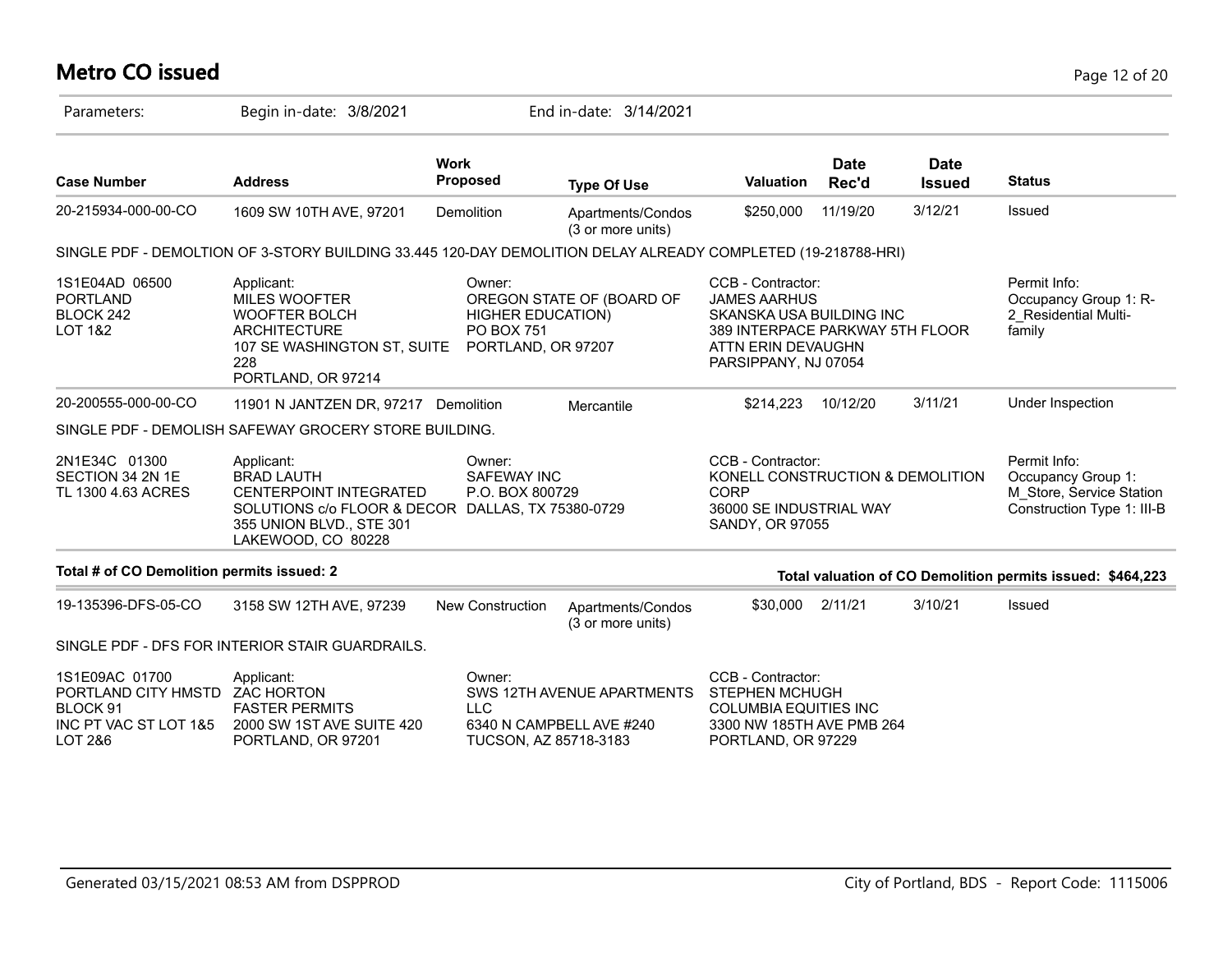# **Metro CO issued** Page 13 of 20

| Parameters:                   | Begin in-date: 3/8/2021                                                                                                                        |                                                                                              | End in-date: 3/14/2021                 |                                                                                                            |                      |                              |                                                                                                                                                                          |
|-------------------------------|------------------------------------------------------------------------------------------------------------------------------------------------|----------------------------------------------------------------------------------------------|----------------------------------------|------------------------------------------------------------------------------------------------------------|----------------------|------------------------------|--------------------------------------------------------------------------------------------------------------------------------------------------------------------------|
| <b>Case Number</b>            | <b>Address</b>                                                                                                                                 | <b>Work</b><br><b>Proposed</b>                                                               | <b>Type Of Use</b>                     | Valuation                                                                                                  | <b>Date</b><br>Rec'd | <b>Date</b><br><b>Issued</b> | <b>Status</b>                                                                                                                                                            |
| 16-230418-DFS-26-CO           | 1818 SW 4TH AVE, 97201                                                                                                                         | New Construction                                                                             | Apartments/Condos<br>(3 or more units) | \$7,500                                                                                                    | 7/11/19              | 3/11/21                      | Issued                                                                                                                                                                   |
| checksheet response.          | HARRISON APARTMENTS/THE COLLECTIVE - DFS 26 - glass guardrail at stadium seating ** formerly paper submittal, switched to digital at 1st cycle |                                                                                              |                                        |                                                                                                            |                      |                              |                                                                                                                                                                          |
| 1S1E03CB 01500                | Applicant:<br><b>MIKE COYLE</b><br><b>FASTER PERMITS</b><br>2000 SW 1ST AVE, SUITE 420<br>PORTLAND, OR 97201                                   | Owner:<br><b>FOURTH &amp; HARRISON LLC</b><br>920 SW 6TH AVE #223<br>PORTLAND, OR 97204-1207 |                                        | CCB - Contractor:<br>JOHN HYLAND CONSTRUCTION INC<br>PO BOX 7867<br>SPRINGFIELD, OR 97475                  |                      |                              | Permit Info:<br>Occupancy Group 1: S-<br>2 Storage - Low Hazard,<br>Parking Garage<br>Construction Type 1: I-A<br><b>Construction Type 2</b><br>(formerly Type 1): I-A   |
| 18-235456-REV-02-CO           | 15 NW PARK AVE, 97209                                                                                                                          | <b>New Construction</b>                                                                      | Apartments/Condos<br>(3 or more units) | \$0                                                                                                        | 3/11/21              | 3/12/21                      | <b>Issued</b>                                                                                                                                                            |
|                               | AMARA-REV-02- revise roof top egress walkway configuration and slopes to match DFS-07 submittal.                                               |                                                                                              |                                        |                                                                                                            |                      |                              |                                                                                                                                                                          |
| 1N1E34CB 10600                | Applicant:<br><b>WILLIAM BOYD</b><br>ANKROM MOISAN ARCHITECTS<br>38 NW DAVIS ST STE 3000<br>PORTLAND OR 97209                                  | Owner:<br>1325 4TH AVE #1300<br>SEATTLE, WA 98101                                            | LMC BURNSIDE HOLDINGS LLC              | CCB - Contractor:<br>LENNAR MULTIFAMILIY BUILDERS LLC<br>95 ENTERPRISE SUITE 200<br>ALISO VIEJO, CA 90620  |                      |                              | Permit Info:<br>Occupancy Group 1: A-<br>3_Assembly - General<br>Construction Type 1: I-A<br><b>Construction Type 2</b><br>(formerly Type 1): I-A                        |
| 19-144501-DFS-10-CO           | 465 NE DAVIS ST, 97232                                                                                                                         | <b>New Construction</b>                                                                      | Apartments/Condos<br>(3 or more units) | \$222,000                                                                                                  | 3/8/21               | 3/8/21                       | Issued                                                                                                                                                                   |
| DFS 10 - Mechanical anchorage |                                                                                                                                                |                                                                                              |                                        |                                                                                                            |                      |                              |                                                                                                                                                                          |
| 1N1E35CB 03200                | Applicant:<br><b>SHARI CHIN</b><br>FAIRFIELD DEVELOPMENT LP<br>7000 SW HAMPTON ST, SUITE<br>215<br>PORTLAND, OR 97223                          | Owner:<br>FAIRFIELD NE GRAND LLC<br>SAN DIEGO, CA 92121                                      | 5355 MIRA SORRENTO PL #100             | CCB - Contractor:<br><b>FAIRFIELD DEVELOPMENT LP</b><br>5510 MOREHOUSE DR SUITE 200<br>SAN DIEGO, CA 92121 |                      |                              | Permit Info:<br>Occupancy Group 1: S-<br>2 Storage - Low Hazard,<br>Parking Garage<br>Construction Type 1: I-A<br><b>Construction Type 2</b><br>(formerly Type 1): III-A |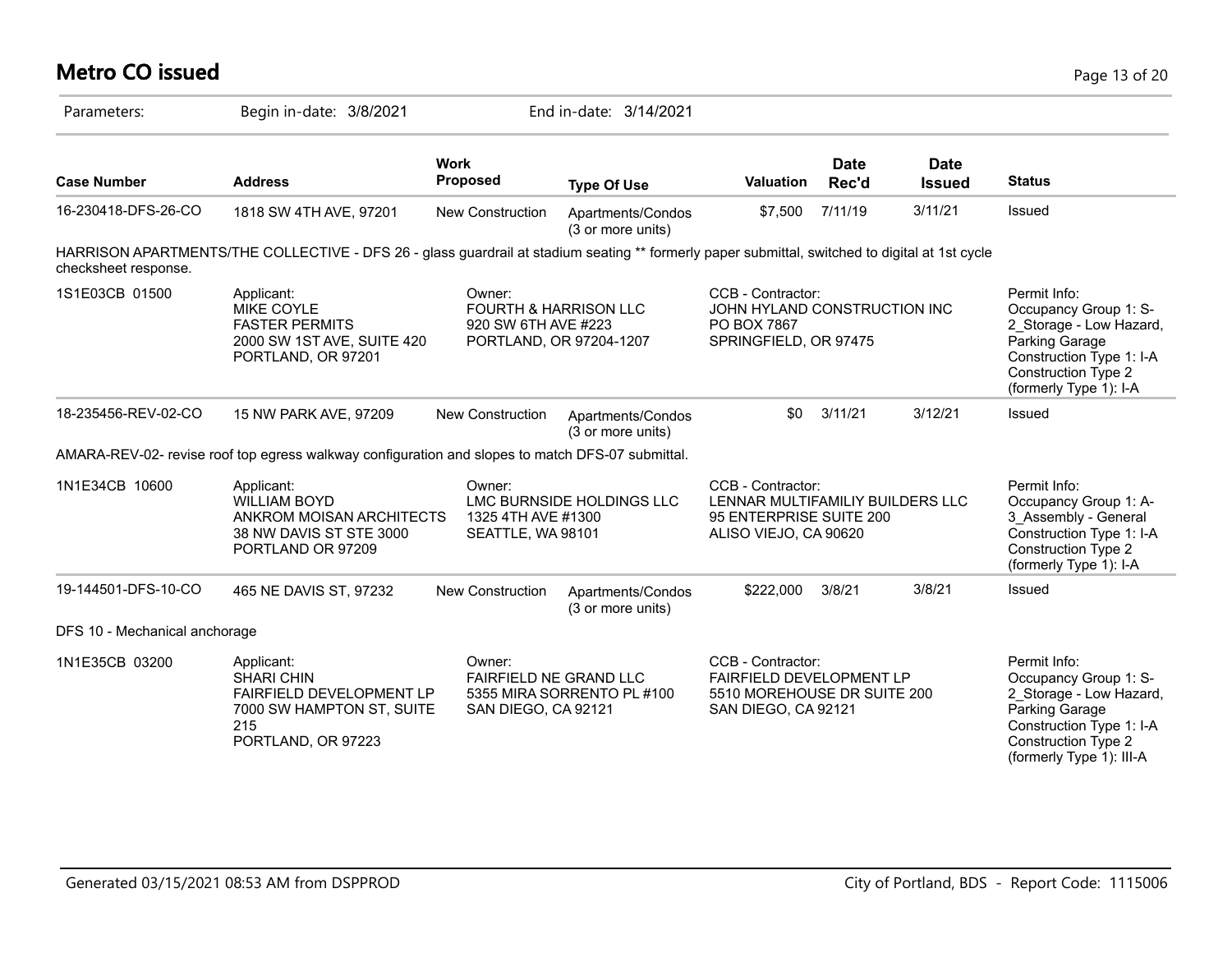# **Metro CO issued** Page 14 of 20

| Parameters:                                                                                                            | Begin in-date: 3/8/2021                                                                                     |                                                                                                         | End in-date: 3/14/2021                                 |                                                                                                                               |                      |                              |                                                                                                                                                                |
|------------------------------------------------------------------------------------------------------------------------|-------------------------------------------------------------------------------------------------------------|---------------------------------------------------------------------------------------------------------|--------------------------------------------------------|-------------------------------------------------------------------------------------------------------------------------------|----------------------|------------------------------|----------------------------------------------------------------------------------------------------------------------------------------------------------------|
| <b>Case Number</b>                                                                                                     | <b>Address</b>                                                                                              | <b>Work</b><br><b>Proposed</b>                                                                          | <b>Type Of Use</b>                                     | <b>Valuation</b>                                                                                                              | <b>Date</b><br>Rec'd | <b>Date</b><br><b>Issued</b> | <b>Status</b>                                                                                                                                                  |
| 17-288642-REV-04-CO                                                                                                    | 3912 N VANCOUVER AVE,<br>97217                                                                              | New Construction                                                                                        | Apartments/Condos<br>(3 or more units)                 | \$9,600                                                                                                                       | 1/29/21              | 3/9/21                       | Issued                                                                                                                                                         |
|                                                                                                                        | SINGLE PDF - VALUE ADDED REVISION TO ADD WALK-IN COOLER.                                                    |                                                                                                         |                                                        |                                                                                                                               |                      |                              |                                                                                                                                                                |
| 1N1E22DC 00800<br><b>ALBINA HMSTD</b><br><b>BLOCK 28</b><br>LOT 9&10                                                   | Applicant:<br><b>MIKE COYLE</b><br><b>FASTER PERMITS</b><br>2000 SW 1ST AVE, STE 420<br>PORTLAND, OR 97201  | Owner:<br><b>BRIO PORTLAND LLC</b><br>606 MAYNARD AVE S#251<br>SEATTLE, WA 98104                        |                                                        | CCB - Contractor:<br>SEABOLD CONSTRUCTION CO INC<br>9965 SW ARCTIC DR<br>BEAVERTON, OR 97005-4194                             |                      |                              | Permit Info:<br>Occupancy Group 1: R-<br>2 Residential Multi-<br>family<br>Construction Type 1: V-A<br>Construction Type 2<br>(formerly Type 1): I-A           |
| 20-137487-DFS-05-CO                                                                                                    | 3178 SW 12TH AVE, 97239                                                                                     | New Construction                                                                                        | Apartments/Condos<br>(3 or more units)                 | \$30,000                                                                                                                      | 2/9/21               | 3/10/21                      | Issued                                                                                                                                                         |
|                                                                                                                        | SINGLE PDF - DFS FOR INTERIOR STAIR GUARDRAILS AT LEVELS 2 TO 5                                             |                                                                                                         |                                                        |                                                                                                                               |                      |                              |                                                                                                                                                                |
| 1S1E09AC 01700                                                                                                         | Applicant:<br><b>ZAC HORTON</b><br><b>FASTER PERMITS</b><br>2000 SW 1ST AVE SUITE 420<br>PORTLAND, OR 97201 | Owner:<br>SWS 12TH AVENUE APARTMENTS<br><b>LLC</b><br>6340 N CAMPBELL AVE #240<br>TUCSON, AZ 85718-3183 |                                                        | CCB - Contractor:<br><b>STEPHEN MCHUGH</b><br><b>COLUMBIA EQUITIES INC</b><br>3300 NW 185TH AVE PMB 264<br>PORTLAND, OR 97229 |                      |                              |                                                                                                                                                                |
| 19-135396-DFS-07-CO                                                                                                    | 3158 SW 12TH AVE, 97239                                                                                     | <b>New Construction</b>                                                                                 | Apartments/Condos<br>(3 or more units)                 | \$15,000                                                                                                                      | 2/12/21              | 3/10/21                      | Issued                                                                                                                                                         |
| SINGLE PDF - DFS EXTERIOR DECK RAILINGS                                                                                |                                                                                                             |                                                                                                         |                                                        |                                                                                                                               |                      |                              |                                                                                                                                                                |
| 1S1E09AC 01700<br>PORTLAND CITY HMSTD ZAC HORTON<br>BLOCK <sub>91</sub><br>INC PT VAC ST LOT 1&5<br><b>LOT 2&amp;6</b> | Applicant:<br><b>FASTER PERMITS</b><br>2000 SW 1ST AVE, STE 420<br>PORTLAND OR 97201                        | Owner:<br><b>LLC</b><br>TUCSON, AZ 85718-3183                                                           | SWS 12TH AVENUE APARTMENTS<br>6340 N CAMPBELL AVE #240 | CCB - Contractor:<br><b>STEPHEN MCHUGH</b><br><b>COLUMBIA EQUITIES INC</b><br>3300 NW 185TH AVE PMB 264<br>PORTLAND, OR 97229 |                      |                              | Permit Info:<br>Occupancy Group 1:<br>B Bank, Off., Med.Off.,<br>Pub.Bldg.<br>Construction Type 1: V-B<br><b>Construction Type 2</b><br>(formerly Type 1): V-B |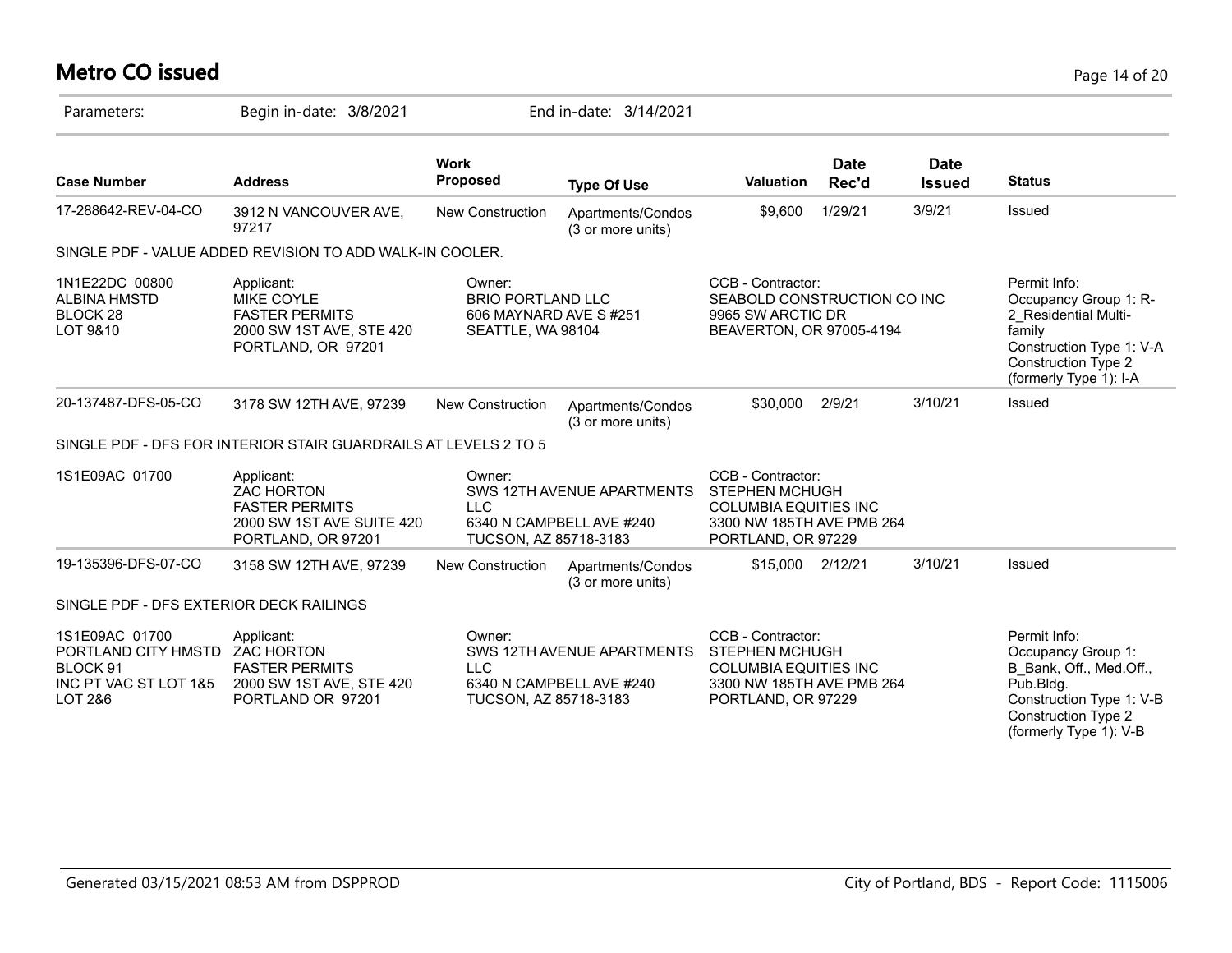# **Metro CO issued** Page 15 of 20

| Parameters:                                                                                                            | Begin in-date: 3/8/2021                                                                                                      |                                                                           | End in-date: 3/14/2021                                 |                                                                                                                               |               |                              |                                                                                                                                                                          |
|------------------------------------------------------------------------------------------------------------------------|------------------------------------------------------------------------------------------------------------------------------|---------------------------------------------------------------------------|--------------------------------------------------------|-------------------------------------------------------------------------------------------------------------------------------|---------------|------------------------------|--------------------------------------------------------------------------------------------------------------------------------------------------------------------------|
| <b>Case Number</b>                                                                                                     | <b>Address</b>                                                                                                               | <b>Work</b><br><b>Proposed</b>                                            | <b>Type Of Use</b>                                     | <b>Valuation</b>                                                                                                              | Date<br>Rec'd | <b>Date</b><br><b>Issued</b> | <b>Status</b>                                                                                                                                                            |
| 19-144501-REV-03-CO                                                                                                    | 465 NE DAVIS ST, 97232                                                                                                       | New Construction                                                          | Apartments/Condos<br>(3 or more units)                 | \$0                                                                                                                           | 3/8/21        | 3/8/21                       | <b>Issued</b>                                                                                                                                                            |
|                                                                                                                        | REV 03 - Spray coating for all interior wooden components (M-Fire Clean Fire Chemicals).                                     |                                                                           |                                                        |                                                                                                                               |               |                              |                                                                                                                                                                          |
| 1N1E35CB 03200                                                                                                         | Applicant:<br><b>SHARI CHIN</b><br><b>FAIRFIELD DEVELOPMENT LP</b><br>7000 SW HAMPTON ST, SUITE<br>215<br>PORTLAND, OR 97223 | Owner:<br><b>FAIRFIELD NE GRAND LLC</b><br>SAN DIEGO, CA 92121            | 5355 MIRA SORRENTO PL #100                             | CCB - Contractor:<br><b>FAIRFIELD DEVELOPMENT LP</b><br>5510 MOREHOUSE DR SUITE 200<br>SAN DIEGO, CA 92121                    |               |                              | Permit Info:<br>Occupancy Group 1: S-<br>2 Storage - Low Hazard,<br>Parking Garage<br>Construction Type 1: I-A<br><b>Construction Type 2</b><br>(formerly Type 1): III-A |
| 20-148613-REV-01-CO                                                                                                    | 1675 NE 41ST AVE, 97232                                                                                                      | New Construction                                                          | Apartments/Condos<br>(3 or more units)                 | \$0                                                                                                                           | 2/4/21        | 3/9/21                       | Issued                                                                                                                                                                   |
| SCHEDULE.                                                                                                              | SINGLE PDF - REVISION TO CLARIFY SEVERAL INCONSISTENT DESCRIPTIONS FOR WALL TYPE W1 AND REVISE MISLABELED DOORS ON DOOR      |                                                                           |                                                        |                                                                                                                               |               |                              |                                                                                                                                                                          |
| 1N1E25DD 11000<br><b>RALSTONS ADD</b><br><b>BLOCK4</b><br>LOT 7&8 EXC PT IN ST                                         | Applicant:<br><b>DOUG CIRCOSTA</b><br>DOUG CIRCOSTA, ARCHITECT<br>14670 SW FOREST DR<br>BEAVERTON OR 97007                   | Owner:<br>CAUDALOSO LLC<br>1061 NE 9TH AVE APT 2007<br>PORTLAND, OR 97232 |                                                        | CCB - Contractor:<br>CONSTRUCTIVE INC<br>PO BOX 80514<br>PORTLAND, OR 97280                                                   |               |                              |                                                                                                                                                                          |
| 19-135368-DFS-06-CO                                                                                                    | 3192 SW 12TH AVE, 97239                                                                                                      | <b>New Construction</b>                                                   | Apartments/Condos<br>(3 or more units)                 | \$30,000                                                                                                                      | 2/11/21       | 3/10/21                      | Issued                                                                                                                                                                   |
|                                                                                                                        | SINGLE PDF - DFS FOR INTERIOR STAIR GUARDRAILS AT LEVELS 2 TO 5                                                              |                                                                           |                                                        |                                                                                                                               |               |                              |                                                                                                                                                                          |
| 1S1E09AC 01700<br>PORTLAND CITY HMSTD ZAC HORTON<br>BLOCK <sub>91</sub><br>INC PT VAC ST LOT 1&5<br><b>LOT 2&amp;6</b> | Applicant:<br><b>FASTER PERMITS</b><br>2000 SW 1ST AVE SUITE 420<br>PORTLAND, OR 97201                                       | Owner:<br><b>LLC</b><br>TUCSON, AZ 85718-3183                             | SWS 12TH AVENUE APARTMENTS<br>6340 N CAMPBELL AVE #240 | CCB - Contractor:<br><b>STEPHEN MCHUGH</b><br><b>COLUMBIA EQUITIES INC</b><br>3300 NW 185TH AVE PMB 264<br>PORTLAND, OR 97229 |               |                              |                                                                                                                                                                          |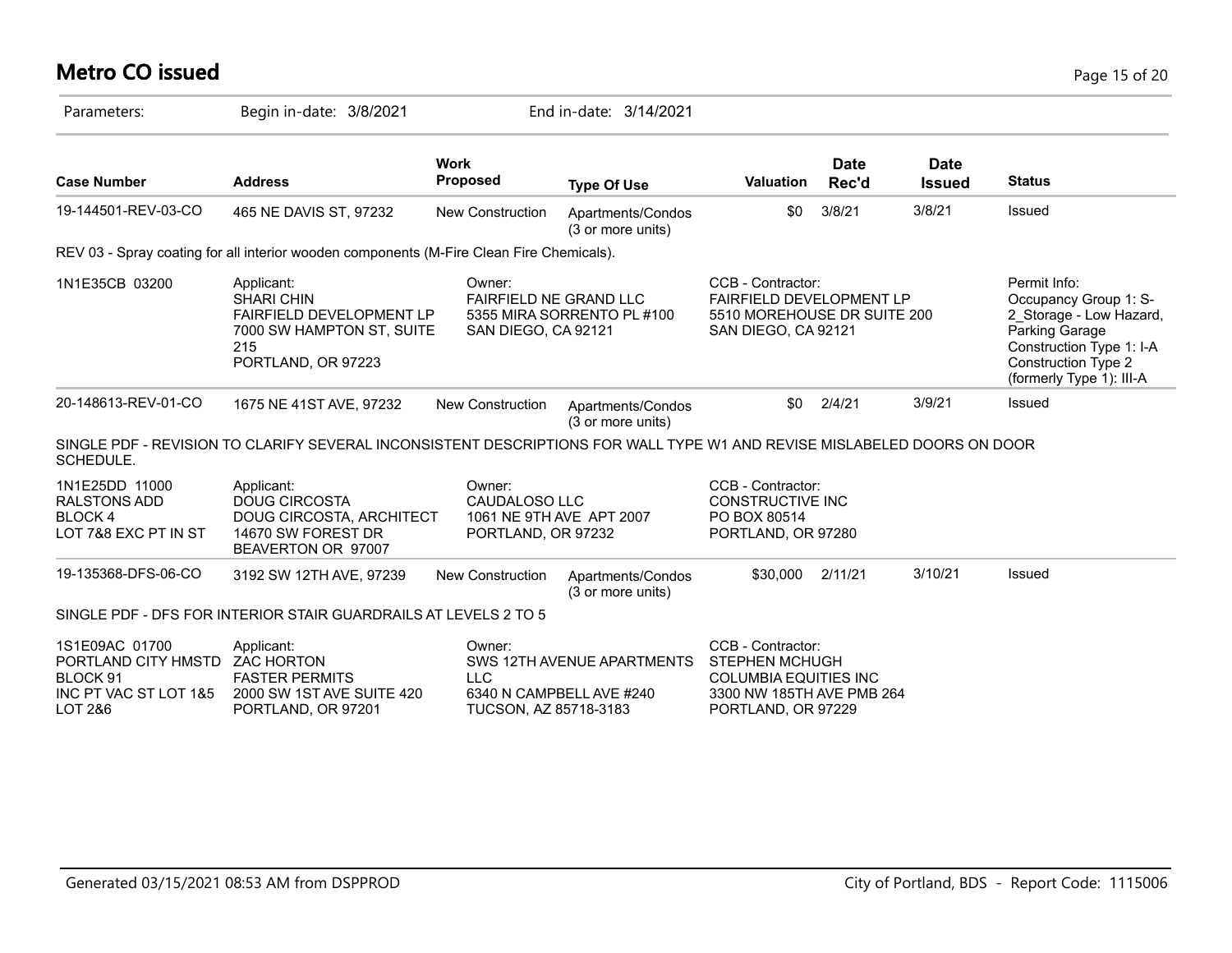# **Metro CO issued** Page 16 of 20

| Parameters:         | Begin in-date: 3/8/2021                                                                                                                                                                                                                                                                                                                                                           |                                                                                                                                  | End in-date: 3/14/2021                              |                                                                                                |                      |                              |                                                                                                                                                                                                        |
|---------------------|-----------------------------------------------------------------------------------------------------------------------------------------------------------------------------------------------------------------------------------------------------------------------------------------------------------------------------------------------------------------------------------|----------------------------------------------------------------------------------------------------------------------------------|-----------------------------------------------------|------------------------------------------------------------------------------------------------|----------------------|------------------------------|--------------------------------------------------------------------------------------------------------------------------------------------------------------------------------------------------------|
| <b>Case Number</b>  | <b>Address</b>                                                                                                                                                                                                                                                                                                                                                                    | Work<br>Proposed                                                                                                                 | <b>Type Of Use</b>                                  | <b>Valuation</b>                                                                               | <b>Date</b><br>Rec'd | <b>Date</b><br><b>Issued</b> | <b>Status</b>                                                                                                                                                                                          |
| 19-264803-000-00-CO | 5880 N GREELEY AVE, 97217 New Construction                                                                                                                                                                                                                                                                                                                                        |                                                                                                                                  | Apartments/Condos<br>(3 or more units)              | \$817,397                                                                                      | 12/13/19             | 3/10/21                      | Issued                                                                                                                                                                                                 |
|                     | CONSTRUCT 3 STORY 14 UNIT APARTMENT BUILDING WITH ASSOCIATED SITE WORK                                                                                                                                                                                                                                                                                                            |                                                                                                                                  |                                                     |                                                                                                |                      |                              |                                                                                                                                                                                                        |
| 1N1E16CD 06300      | Applicant:<br><b>RYAN PICKREL</b><br><b>FASTER PERMITS</b><br>2000 SW 1ST AVE #420<br>PORTLAND OR 97201                                                                                                                                                                                                                                                                           | Owner:<br><b>ERIC JACOBSEN</b><br>560 1ST ST #104<br>Owner:<br><b>MARTI JACOBSEN</b><br>560 1ST ST #104<br>LAKE OSWEGO, OR 97034 | LAKE OSWEGO, OR 97034                               | CCB - Contractor:<br>JF CONSTRUCTION COMPANY<br>560 FIRST ST STE 104<br>LAKE OSWEGO, OR 97034  |                      |                              | Permit Info:<br>Occupancy Group 1: R-<br>2_Residential Multi-<br>family<br>Construction Type 1: V-B<br>Total Square Footage -<br>Display Only: 7249                                                    |
| 20-143334-000-00-CO | 6735 NE KILLINGSWORTH<br>ST. 97218                                                                                                                                                                                                                                                                                                                                                | New Construction                                                                                                                 | Apartments/Condos<br>(3 or more units)              | \$22,075,511                                                                                   | 5/28/20              | 3/12/21                      | Issued                                                                                                                                                                                                 |
|                     | LAS ADELITAS -New 4 story affordable multi family building. The building is 3 stories type VA construction over 1 story type IA construction. Stormwater<br>disposal is through (2) on-site drywells. The building has 143 living units over community and residential services space and parking. 65 parking stalls<br>provided at the ground floor. ** Review with 20-148032-MT |                                                                                                                                  |                                                     |                                                                                                |                      |                              |                                                                                                                                                                                                        |
| 1N2E17CD 02000      | Applicant:<br><b>JENNIFER NYE</b><br>SALAZAR ARCHITECT, INC<br>3050 SE DIVISION ST SUITE 240<br>PORTLAND, OR 97202                                                                                                                                                                                                                                                                | Owner:<br><b>HACIENDA COMMUNITY</b><br>DEVELOPMENT CORP                                                                          | 6700 NE KILLINGSWORTH ST<br>PORTLAND, OR 97218-3318 | CCB - Contractor:<br>LMC INC<br>19200 SW TETON AVE<br>TUALATIN, OR 97062                       |                      |                              | Permit Info:<br>Occupancy Group 1: R-<br>2 Residential Multi-<br>family<br>Construction Type 1: V-A<br>Construction Type 2<br>(formerly Type 1): I-A<br>Total Square Footage -<br>Display Only: 180087 |
| 20-115165-000-00-CO | 6942 N MONTANA AVE, 97217 New Construction                                                                                                                                                                                                                                                                                                                                        |                                                                                                                                  | Apartments/Condos<br>(3 or more units)              | \$1,547,405                                                                                    | 2/5/20               | 3/9/21                       | Under Inspection                                                                                                                                                                                       |
|                     | NEW 3 STORY APARTMENT BUILDING WITH 18 UNITS                                                                                                                                                                                                                                                                                                                                      |                                                                                                                                  |                                                     |                                                                                                |                      |                              |                                                                                                                                                                                                        |
| 1N1E15BC 04000      | Applicant:<br><b>KIMBERLY CULVER</b><br>14325 NE AIRPORT WAY SUITE<br>PORTLAND OR 97230                                                                                                                                                                                                                                                                                           | Owner:<br>DBM INVESTMENTS LLC<br>12835 SE STALEY AVE<br>DAMASCUS, OR 97089                                                       |                                                     | CCB - Contractor:<br>DBM CONSTRUCTION LLC<br>205 SE SPOKANE ST SUITE 329<br>PORTLAND, OR 97202 |                      |                              | Permit Info:<br>Occupancy Group 1: R-<br>2 Residential Multi-<br>family<br>Construction Type 1: V-B<br>Total Square Footage -<br>Display Only: 13723                                                   |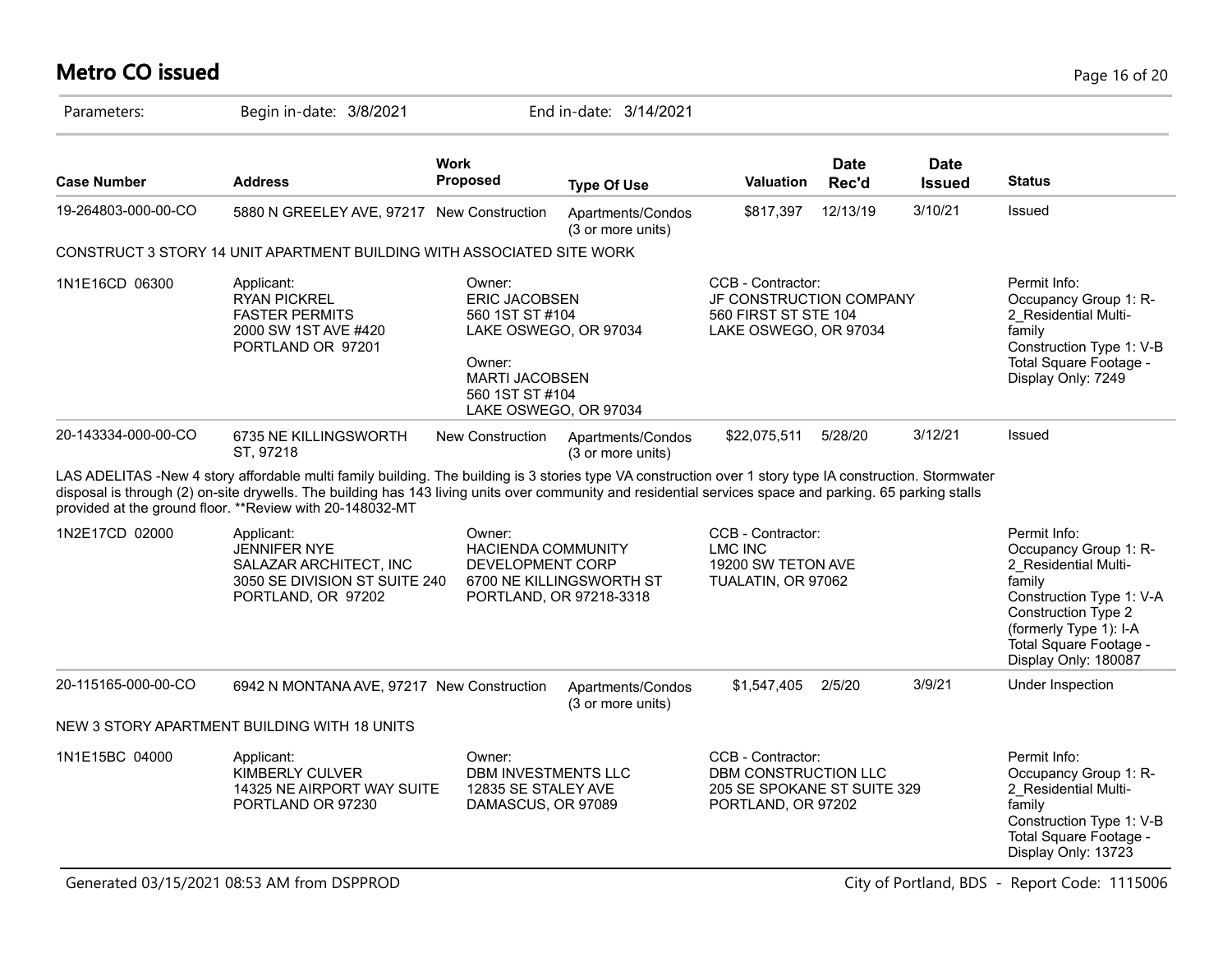# **Metro CO issued** Page 17 of 20

| Parameters:                              | Begin in-date: 3/8/2021                                                                                                                                                                                                                          |                                                                                | End in-date: 3/14/2021                                |                                                                                                                                          |                      |                              |                                                                                                                                                         |
|------------------------------------------|--------------------------------------------------------------------------------------------------------------------------------------------------------------------------------------------------------------------------------------------------|--------------------------------------------------------------------------------|-------------------------------------------------------|------------------------------------------------------------------------------------------------------------------------------------------|----------------------|------------------------------|---------------------------------------------------------------------------------------------------------------------------------------------------------|
| <b>Case Number</b>                       | <b>Address</b>                                                                                                                                                                                                                                   | <b>Work</b><br>Proposed                                                        | <b>Type Of Use</b>                                    | <b>Valuation</b>                                                                                                                         | <b>Date</b><br>Rec'd | <b>Date</b><br><b>Issued</b> | <b>Status</b>                                                                                                                                           |
| 19-244922-REV-02-CO                      | 7748 SE POWELL BLVD,<br>97206                                                                                                                                                                                                                    | New Construction                                                               | <b>Business</b>                                       | \$0                                                                                                                                      | 3/4/21               | 3/9/21                       | Issued                                                                                                                                                  |
|                                          | LILAC MEADOWS - REV 2 - Revision to landscape plan on south side of the property to utilize existing plants                                                                                                                                      |                                                                                |                                                       |                                                                                                                                          |                      |                              |                                                                                                                                                         |
| 1S2E08DA 02200                           | Applicant:<br><b>COREY MORRIS</b><br><b>CARLETON HART</b><br><b>ARCHITECTURE</b><br>830 SW 10TH AVE, STE 200<br>PORTLAND OR 97205                                                                                                                | Owner:<br>SHAKTI ENT LLC<br>415 SW MONTGOMERY ST                               | PORTLAND, OR 97201-5505                               | CCB - Contractor:<br><b>JAMES E ANDERSON</b><br>CEDAR MILL CONSTRUCTION COMPANY<br><b>LLC</b><br>19465 SW 89TH AVE<br>TUALATIN, OR 97062 |                      |                              | Permit Info:<br>Occupancy Group 1: A-<br>2 Restaurant<br>Construction Type 1: V-B                                                                       |
| 19-115009-REV-03-CO                      | 4465 NE 150TH CT, 97230                                                                                                                                                                                                                          | <b>New Construction</b>                                                        | Storage                                               |                                                                                                                                          | $$0$ $3/12/21$       | 3/12/21                      | Issued                                                                                                                                                  |
| <b>GUARDRAIL TO MATCH ARCHITECTURAL.</b> | SINGLE PDF - REVISE RAMP WALL TO PROVIDE 6" CURB WITH METAL GUARDRAIL ON TOP; REVISE GALVANIZED STEEL ANNOTATION; REMOVE<br>INDICATION OF PAINTING GALVANIZED STEEL; REVISE LENGTH OF HANDRAIL EXTENSIONS; REVISE RAMP PANEL HEIGHT TO CURB WITH |                                                                                |                                                       |                                                                                                                                          |                      |                              |                                                                                                                                                         |
| 1N2E24BD 01700                           | Applicant:<br><b>RYAN PICKREL</b><br><b>FASTER PERMITS</b><br>2000 SW 1ST AVE #420<br>PORTLAND OR 97201                                                                                                                                          | Owner:<br>MASON 150 LLC                                                        | 450 NEWPORT CENTER DR #405<br>NEWPORT BEACH, CA 92660 | CCB - Contractor:<br><b>CORNICE CONSTRUCTION LLC</b><br>PO BOX 672<br>SCAPPOOSE, OR 97056                                                |                      |                              |                                                                                                                                                         |
| 19-118999-DFS-02-CO                      | 11864 NE HALSEY ST, 97220 New Construction                                                                                                                                                                                                       |                                                                                | Storage                                               | \$20,000 1/13/21                                                                                                                         |                      | 3/9/21                       | Issued                                                                                                                                                  |
| SINGLE PDF - DFS FOR SHIPS LADDERS       |                                                                                                                                                                                                                                                  |                                                                                |                                                       |                                                                                                                                          |                      |                              |                                                                                                                                                         |
| 1N2E34AA 06500                           | Applicant:<br>MIKE COYLE<br><b>FASTER PERMITS</b><br>2000 SW 1ST AVE, SUITE 420<br>PORTLAND, OR 97201                                                                                                                                            | Owner:<br><b>BSS HALSEY LLC</b><br>4825 SW 41ST ST #500<br>RIVERSIDE, MO 64150 |                                                       | CCB - Contractor:<br>BLUE SKY CONSTRUCTION LLC A<br>LIMITED LIABILTY COMPANY OF IDAHO<br>2365 E COLUMBIA RD<br>MERIDIAN, ID 83642        |                      |                              | Permit Info:<br>Occupancy Group 1:<br>B Bank, Off., Med.Off.,<br>Pub.Bldg.<br>Construction Type 1: I-A<br>Construction Type 2<br>(formerly Type 1): I-A |
| 19-115033-DFS-04-CO                      | 4460 NE 150TH CT, 97230                                                                                                                                                                                                                          | New Construction                                                               | Storage                                               | \$20,000                                                                                                                                 | 12/31/20             | 3/12/21                      | Issued                                                                                                                                                  |
|                                          | SINGLE PDF; DEFERRED SUBMITTAL FOR STEEL STAIRS AND RAILS                                                                                                                                                                                        |                                                                                |                                                       |                                                                                                                                          |                      |                              |                                                                                                                                                         |
| 1N2E24BD 01800                           | Applicant:<br><b>RYAN PICKREL</b><br><b>FASTER PERMITS</b><br>2000 SW 1ST AVE #420<br>PORTLAND OR 97201                                                                                                                                          | Owner:<br>MASON 150 LLC                                                        | 450 NEWPORT CENTER DR #405<br>NEWPORT BEACH, CA 92660 | CCB - Contractor:<br>CORNICE CONSTRUCTION LLC<br>PO BOX 672<br>SCAPPOOSE, OR 97056                                                       |                      |                              | Permit Info:<br>Occupancy Group 1: S-<br>1 Storage - Moderate<br>Hazard, Warehouse<br>Construction Type 1: III-B                                        |
|                                          | Generated 03/15/2021 08:53 AM from DSPPROD                                                                                                                                                                                                       |                                                                                |                                                       |                                                                                                                                          |                      |                              | City of Portland, BDS - Report Code: 1115006                                                                                                            |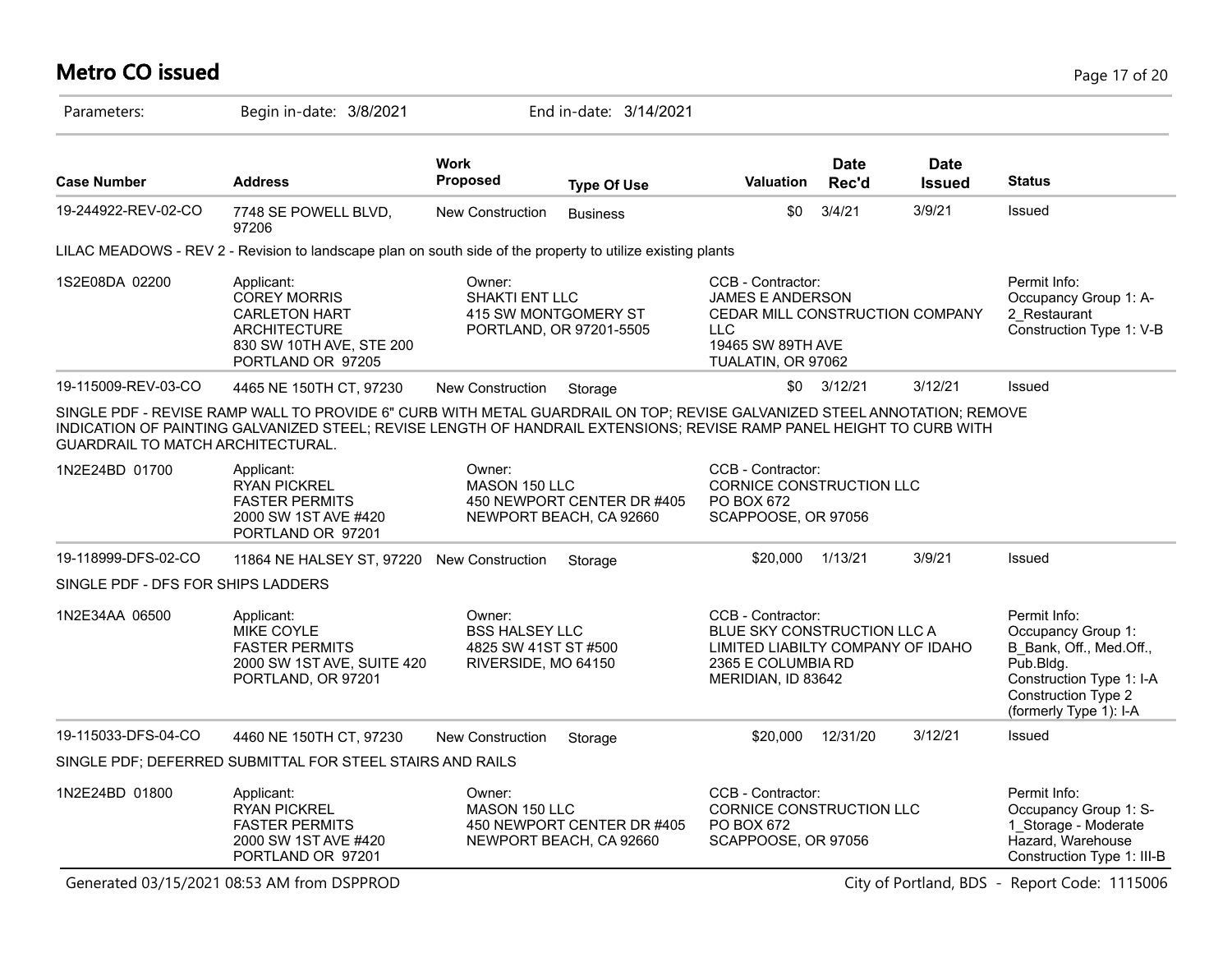### **Metro CO issued** Page 18 of 20

| Parameters:                                                                        | Begin in-date: 3/8/2021                                                                                                                                                                                                                          |                                                                                         | End in-date: 3/14/2021                                |                                                                                                                  |                      |                              |                                                                                                                |
|------------------------------------------------------------------------------------|--------------------------------------------------------------------------------------------------------------------------------------------------------------------------------------------------------------------------------------------------|-----------------------------------------------------------------------------------------|-------------------------------------------------------|------------------------------------------------------------------------------------------------------------------|----------------------|------------------------------|----------------------------------------------------------------------------------------------------------------|
| <b>Case Number</b>                                                                 | <b>Address</b>                                                                                                                                                                                                                                   | <b>Work</b><br>Proposed                                                                 | <b>Type Of Use</b>                                    | <b>Valuation</b>                                                                                                 | <b>Date</b><br>Rec'd | <b>Date</b><br><b>Issued</b> | <b>Status</b>                                                                                                  |
| 19-115033-REV-02-CO                                                                | 4460 NE 150TH CT, 97230                                                                                                                                                                                                                          | New Construction                                                                        | Storage                                               | \$0                                                                                                              | 3/12/21              | 3/12/21                      | Issued                                                                                                         |
| GUARDRAIL TO MATCH ARCHITECTURAL.                                                  | SINGLE PDF - REVISE RAMP WALL TO PROVIDE 6" CURB WITH METAL GUARDRAIL ON TOP; REVISE GALVANIZED STEEL ANNOTATION; REMOVE<br>INDICATION OF PAINTING GALVANIZED STEEL; REVISE LENGTH OF HANDRAIL EXTENSIONS; REVISE RAMP PANEL HEIGHT TO CURB WITH |                                                                                         |                                                       |                                                                                                                  |                      |                              |                                                                                                                |
| 1N2E24BD 01800                                                                     | Applicant:<br><b>RYAN PICKREL</b><br><b>FASTER PERMITS</b><br>2000 SW 1ST AVE #420<br>PORTLAND OR 97201                                                                                                                                          | Owner:<br>MASON 150 LLC                                                                 | 450 NEWPORT CENTER DR #405<br>NEWPORT BEACH, CA 92660 | CCB - Contractor:<br>CORNICE CONSTRUCTION LLC<br>PO BOX 672<br>SCAPPOOSE, OR 97056                               |                      |                              |                                                                                                                |
| 20-153140-REV-01-CO                                                                | 1610 NE MULTNOMAH ST,<br>97232                                                                                                                                                                                                                   | New Construction                                                                        | Utility                                               | \$0                                                                                                              | 2/11/21              | 3/9/21                       | Issued                                                                                                         |
|                                                                                    | SINGLE PDF - REVISION TO CHANGE THE BIKE SHELTER LAYOUT, TO CORRESPOND TO PREVIOUS ARCHITECTURAL SITE PLAN REVISIONS. W/<br>20-153098/131/103/133/137/139/140/142-REV-01-CO                                                                      |                                                                                         |                                                       |                                                                                                                  |                      |                              |                                                                                                                |
| 1N1E35A 00100<br><b>HOLLADAYS ADD</b><br><b>BLOCK</b><br>180&181&192&193 TL<br>100 | Applicant:<br><b>CHARLES KIDWELL</b><br><b>LEEB ARCHITECTS</b><br>308 SW FIRST AVE #200<br>PORTLAND OR 97204                                                                                                                                     | Owner:<br><b>GPAI RIDGE LLC</b><br>4582 S ULSTER ST PKWY #1200<br>DENVER, CO 80237-2639 |                                                       | CCB - Contractor:<br><b>LMC INC</b><br>19200 SW TETON AVE<br>TUALATIN, OR 97062                                  |                      |                              | Permit Info:<br>Occupancy Group 1:<br>U Private Garage\Utility<br>Misc.<br>Construction Type 1: V-B            |
| 19-149402-DFS-01-CO                                                                | 4747 E BURNSIDE ST, 97215 New Construction                                                                                                                                                                                                       |                                                                                         | Utility                                               | \$213.938                                                                                                        | 1/29/21              | 3/11/21                      | Issued                                                                                                         |
|                                                                                    | SINGLE PDF - DFS FOR UNDERGROUND STORAGE TANK AND ANCHORAGE SYSTEMS.                                                                                                                                                                             |                                                                                         |                                                       |                                                                                                                  |                      |                              |                                                                                                                |
| 1N2E31CA 09600<br>SECTION 31 1N 2E<br>TL 9600 2.07 ACRES                           | Applicant:<br>Michael Willams<br>Otak, Inc.<br>700 Washington<br>Vancouver, WA 98660                                                                                                                                                             | Owner:<br>PORTLAND CITY OF<br>1120 SW 5TH AVE #1204<br>PORTLAND, OR 97204-1912          |                                                       | CCB - Contractor:<br>ANDERSON ENVIRONMENTAL<br><b>CONTRACTING LLC</b><br>705 COLORADO ST<br>KELSO, WA 98626-2213 |                      |                              | Permit Info:<br>Occupancy Group 1: S-<br>1_Storage - Moderate<br>Hazard, Warehouse<br>Construction Type 1: V-B |
| 20-153142-REV-01-CO                                                                | 1610 NE MULTNOMAH ST,<br>97232                                                                                                                                                                                                                   | New Construction                                                                        | Utility                                               | \$0                                                                                                              | 2/11/21              | 3/9/21                       | Issued                                                                                                         |
|                                                                                    | SINGLE PDF - REVISION TO CHANGE THE BIKE SHELTER LAYOUT, TO CORRESPOND TO PREVIOUS ARCHITECTURAL SITE PLAN REVISIONS. W/<br>20-153098/131/103/133/137/139/140/142-REV-01-CO                                                                      |                                                                                         |                                                       |                                                                                                                  |                      |                              |                                                                                                                |
| 1N1E35A 00100<br><b>HOLLADAYS ADD</b><br><b>BLOCK</b><br>180&181&192&193 TL<br>100 | Applicant:<br><b>CHARLES KIDWELL</b><br><b>LEEB ARCHITECTS</b><br>308 SW FIRST AVE #200<br>PORTLAND OR 97204                                                                                                                                     | Owner:<br><b>GPAI RIDGE LLC</b><br>DENVER, CO 80237-2639                                | 4582 S ULSTER ST PKWY #1200                           | CCB - Contractor:<br>LMC INC<br>19200 SW TETON AVE<br>TUALATIN, OR 97062                                         |                      |                              | Permit Info:<br>Occupancy Group 1:<br>U Private Garage\Utility<br>Misc.<br>Construction Type 1: V-B            |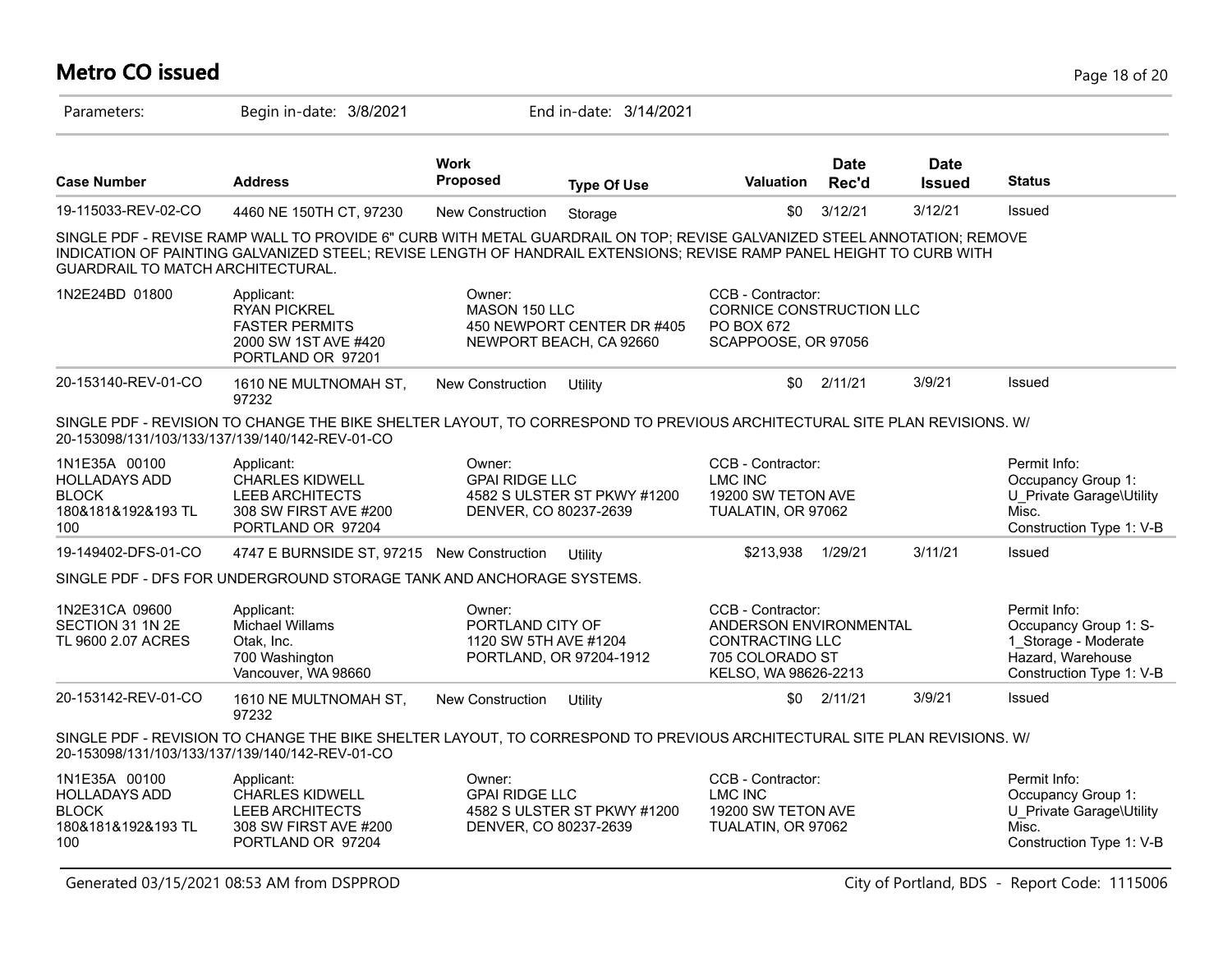| Metro CO issued<br>Page 19 of 20                                                   |                                                                                                                                                                             |                                                                          |                             |                                                                                 |                      |                              |                                                                                                                                                    |  |
|------------------------------------------------------------------------------------|-----------------------------------------------------------------------------------------------------------------------------------------------------------------------------|--------------------------------------------------------------------------|-----------------------------|---------------------------------------------------------------------------------|----------------------|------------------------------|----------------------------------------------------------------------------------------------------------------------------------------------------|--|
| Parameters:                                                                        | Begin in-date: 3/8/2021                                                                                                                                                     |                                                                          | End in-date: 3/14/2021      |                                                                                 |                      |                              |                                                                                                                                                    |  |
| <b>Case Number</b>                                                                 | <b>Address</b>                                                                                                                                                              | <b>Work</b><br>Proposed                                                  | <b>Type Of Use</b>          | <b>Valuation</b>                                                                | <b>Date</b><br>Rec'd | <b>Date</b><br><b>Issued</b> | <b>Status</b>                                                                                                                                      |  |
| 20-153131-REV-01-CO                                                                | 1610 NE MULTNOMAH ST,<br>97232                                                                                                                                              | New Construction                                                         | Utility                     | \$0                                                                             | 2/11/21              | 3/9/21                       | Issued                                                                                                                                             |  |
|                                                                                    | SINGLE PDF - REVISION TO CHANGE THE BIKE SHELTER LAYOUT TO CORRESPOND TO PREVIOUS ARCHITECTURAL SITE PLAN REVISIONS. W/<br>20-153098/131/103/133/137/139/140/142-REV-01-CO  |                                                                          |                             |                                                                                 |                      |                              |                                                                                                                                                    |  |
| 1N1E35A 00100<br><b>HOLLADAYS ADD</b><br><b>BLOCK</b><br>180&181&192&193 TL<br>100 | Applicant:<br><b>CHARLES KIDWELL</b><br><b>LEEB ARCHITECTS</b><br>308 SW FIRST AVE #200<br>PORTLAND OR 97204                                                                | Owner:<br><b>GPAI RIDGE LLC</b><br>DENVER, CO 80237-2639                 | 4582 S ULSTER ST PKWY #1200 | CCB - Contractor:<br><b>LMC INC</b><br>19200 SW TETON AVE<br>TUALATIN, OR 97062 |                      |                              | Permit Info:<br>Occupancy Group 1:<br>U Private Garage\Utility<br>Misc.<br>Construction Type 1: V-B                                                |  |
| 20-153139-REV-01-CO                                                                | 1610 NE MULTNOMAH ST.<br>97232                                                                                                                                              | New Construction                                                         | Utility                     | \$0                                                                             | 2/11/21              | 3/9/21                       | Issued                                                                                                                                             |  |
|                                                                                    | SINGLE PDF - REVISION TO CHANGE THE BIKE SHELTER LAYOUT, TO CORRESPOND TO PREVIOUS ARCHITECTURAL SITE PLAN REVISIONS. W/<br>20-153098/131/103/133/137/139/140/142-REV-01-CO |                                                                          |                             |                                                                                 |                      |                              |                                                                                                                                                    |  |
| 1N1E35A 00100<br><b>HOLLADAYS ADD</b><br><b>BLOCK</b><br>180&181&192&193 TL<br>100 | Applicant:<br><b>CHARLES KIDWELL</b><br><b>LEEB ARCHITECTS</b><br>308 SW FIRST AVE #200<br>PORTLAND OR 97204                                                                | Owner:<br><b>GPAI RIDGE LLC</b><br>DENVER, CO 80237-2639                 | 4582 S ULSTER ST PKWY #1200 | CCB - Contractor:<br><b>LMC INC</b><br>19200 SW TETON AVE<br>TUALATIN, OR 97062 |                      |                              | Permit Info:<br>Occupancy Group 1:<br>U_Private Garage\Utility<br>Misc.<br>Construction Type 1: V-B                                                |  |
| 20-181904-000-00-CO                                                                | 12001 N PORTLAND RD,<br>97203                                                                                                                                               | New Construction                                                         | Utility                     | \$20,000                                                                        | 8/24/20              | 3/8/21                       | Issued                                                                                                                                             |  |
|                                                                                    | SINGLE PDF - NEW CONCRETE PAD WITH FUEL TANK                                                                                                                                |                                                                          |                             |                                                                                 |                      |                              |                                                                                                                                                    |  |
| 1N1E05B 00800<br>SECTION 05 1N 1E<br>TL 800 2.98 ACRES                             | Applicant:<br>DALE SWANSON<br><b>SPACE AGE FUEL</b><br>15525 SE FOR MOR COURT<br>CLACKAMAS, OR 97203                                                                        | Owner:<br><b>CUONG NGUYEN</b><br>7932 NE HALSEY ST<br>PORTLAND, OR 97213 |                             |                                                                                 |                      |                              | Permit Info:<br>Occupancy Group 1:<br>U Private Garage\Utility<br>Misc.<br>Construction Type 1: V-B<br>Total Square Footage -<br>Display Only: 300 |  |